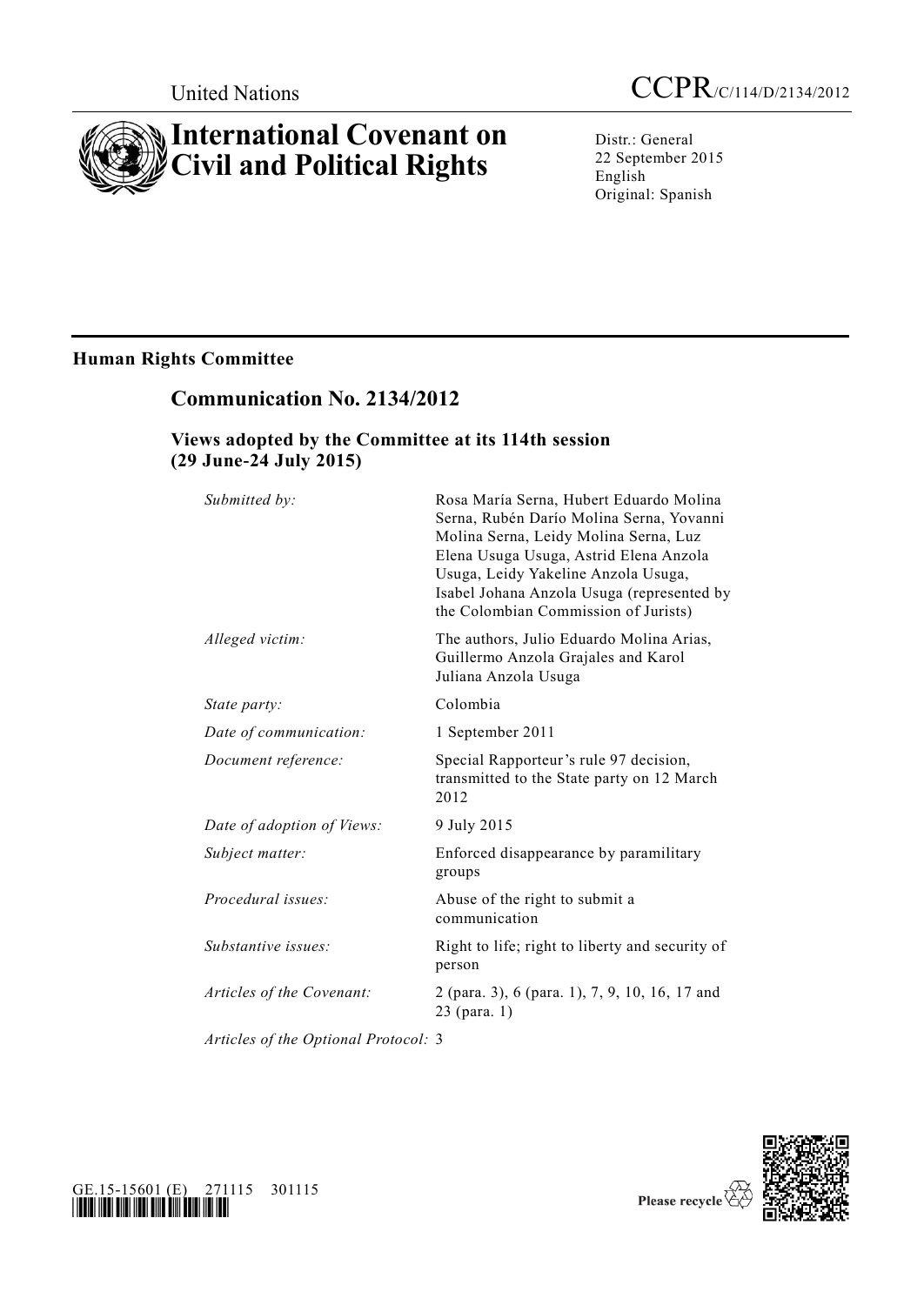### **Annex**

# **Views of the Human Rights Committee under article 5, paragraph 4, of the Optional Protocol to the International Covenant on Civil and Political Rights (114th session)**

**concerning**

### **Communication No. 2134/2012**\*

| Submitted by:          | Rosa María Serna, Hubert Eduardo Molina<br>Serna, Rubén Darío Molina Serna, Yovanni<br>Molina Serna, Leidy Molina Serna, Luz<br>Elena Usuga Usuga, Astrid Elena Anzola<br>Usuga, Leidy Yakeline Anzola Usuga,<br>Isabel Johana Anzola Usuga (represented by<br>the Colombian Commission of Jurists) |
|------------------------|-----------------------------------------------------------------------------------------------------------------------------------------------------------------------------------------------------------------------------------------------------------------------------------------------------|
| Alleged victim:        | The authors, Julio Eduardo Molina Arias,<br>Guillermo Anzola Grajales and Karol<br>Juliana Anzola Usuga                                                                                                                                                                                             |
| <i>State party:</i>    | Colombia                                                                                                                                                                                                                                                                                            |
| Date of communication: | 1 September 2011                                                                                                                                                                                                                                                                                    |

*The Human Rights Committee*, established under article 28 of the International Covenant on Civil and Political Rights,

*Meeting* on 9 July 2015,

*Having concluded* its consideration of communication No. 2134/2012, submitted to the Human Rights Committee under the Optional Protocol to the International Covenant on Civil and Political Rights,

*Having taken into account* all written information made available to it by the authors of the communication and the State party,

*Adopts* the following:

**\_\_\_\_\_\_\_\_\_\_\_\_\_\_\_\_\_\_**

### **Views under article 5, paragraph 4, of the Optional Protocol**

1. The authors of the communication are Rosa María Serna, Hubert Eduardo Molina Serna, Rubén Darío Molina Serna, Yovanni Molina Serna, Leidy Molina Serna, Luz Elena Usuga Usuga, Astrid Elena Anzola Usuga, Leidy Yakeline Anzola Usuga and Isabel Johana Anzola Usuga, all of whom are Colombian nationals. They

<sup>\*</sup> The following members of the Committee participated in the exami nation of the present communication: Mr. Yadh Ben Achour, Mr. Lazhari Bouzid, Ms. Sarah Cleveland, Mr. Olivier de Frouville, Mr. Yuji Iwasawa, Ms. Ivana Jelić, Mr. Duncan Laki Muhumuza, Ms. Photini Pazartzis, Mr. Mauro Politi, Sir Nigel Rodley, Mr. Víctor Manuel Rodríguez-Rescia, Mr. Fabián Omar Salvioli, Mr. Dheerujlall Seetulsingh, Ms. Anja Seibert-Fohr, Mr. Yuval Shany, Mr. Konstantine Vardzelashvili and Ms. Margo Waterval.

The texts of two individual opinions by Committee members are appended to the present Views: one by Mr. Shany (partly concurring and partly dissenting) and one by Mr. Rodríguez -Rescia and Mr. Salvioli (concurring).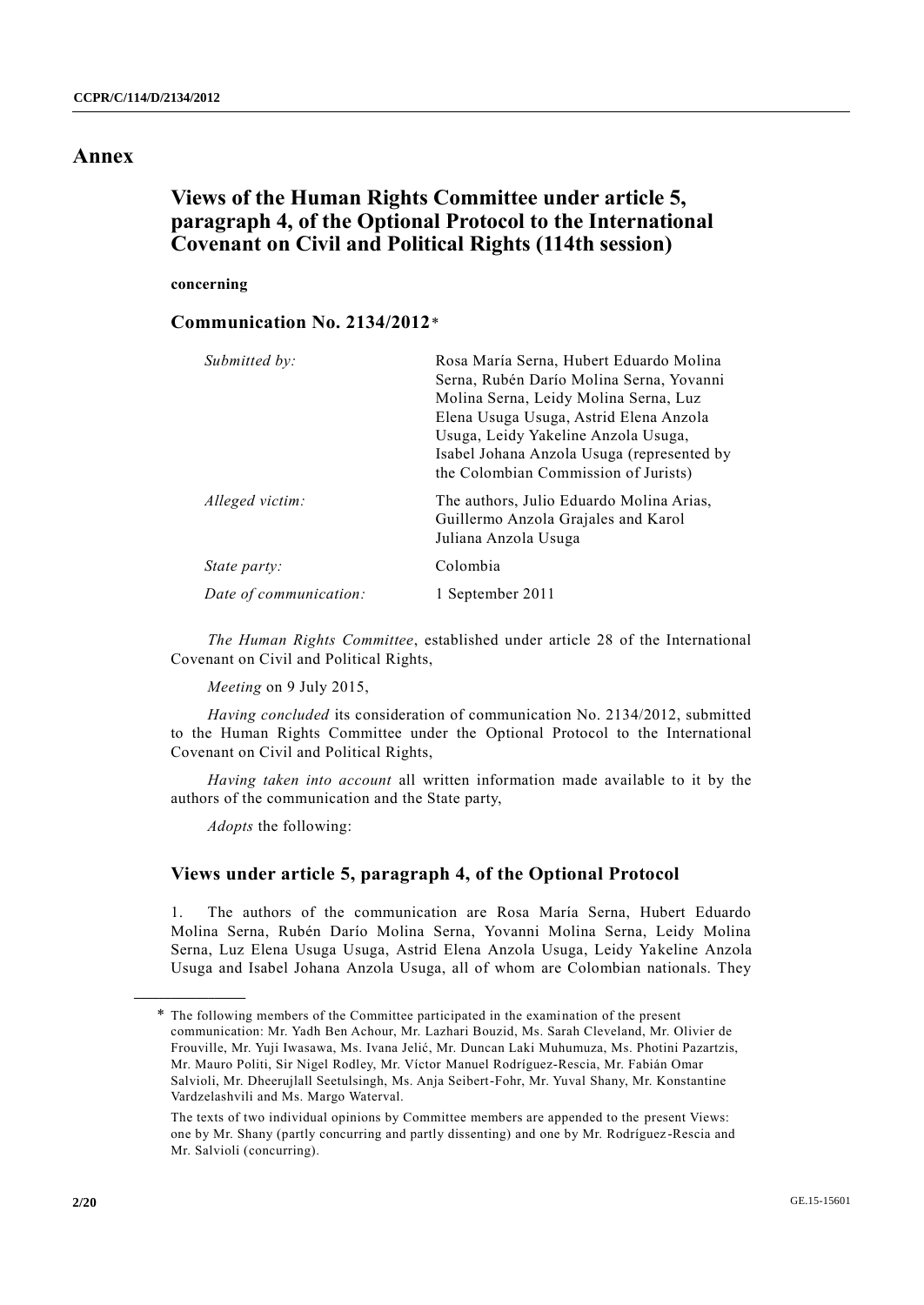are submitting the communication in their own name, on behalf of their disappeared relatives, Julio Eduardo Molina Arias and Guillermo Anzola Grajales, and on behalf of the deceased daughter of Luz Elena Usuga Usuga and Guillermo Anzola Grajales, Karol Juliana Anzola Usuga. They claim that their disappeared relatives' rights under articles 2 (para. 3), 6 (para. 1), 7, 9, 10, 16, 17 and 23 (para. 1) of the International Covenant on Civil and Political Rights have been violated. Regarding themselves and Karol Juliana Anzola Usuga, they claim that they are victims of violations of articles 2 (para. 3),  $7$ ,  $17$  and  $23$  of the Covenant. The authors are represented by Federico Andreu Guzmán and Camilo Eduardo Umaña Hernández of the Colombian Commission of Jurists.

#### **The facts as presented by the authors**

2.1 The authors and their disappeared relatives were residents of Medellín (department of Antioquia). On 7 March 1995, Guillermo Anzola Grajales asked Julio Eduardo Molina Arias to accompany him by car to Puerto Triunfo, a municipality in Antioquia in the region known as Middle Magdalena, where Mr. Anzola had to go to see a notary following the death of his father. On 8 March, they arrived in Puerto Triunfo, where Mr. Anzola conducted his business at the notary's office, and they informed their relatives that they would stay at the house of Mr. Anzola 's deceased father and set out on the return journey the following day. On 9 March, Mr. Molina called his wife to tell her that he would be back that afternoon. In the absence of any subsequent contact, their relatives called the house of Mr. Anzola's deceased father. The domestic worker who answered told them that Mr. Anzola and Mr. Molina had left at 7 a.m. The relatives checked whether there had been any road traffic accidents and went to hospitals and the morgue, but were unable to establish the whereabouts of Mr. Anzola and Mr. Molina.

2.2 On 10 March 1995, Luz Elena Usuga Usuga and Rosa María Serna, the wives of Mr. Anzola and Mr. Molina, respectively, travelled to Puerto Triunfo. On 11 March, Ms. Usuga reported Mr. Anzola and Mr. Molina missing to the police in Doradal, Puerto Perales and Puerto Boyacá, which are all municipalities in the Middle Magdalena region. On 18 March, she lodged a criminal complaint with the Puerto Triunfo public prosecutor's office, which opened preliminary investigation case No. 560. On 25 October 1996, however, the office decided to shelve the case because it "could not find sufficient grounds to initiate a criminal investigation, as it had been unable to identify the perpetrators of the act".

2.3 The authors point out that, despite all the complaints submitted, the only information that they received regarding the fate of their disappeared relatives came from a friend of Mr. Anzola's uncle, who claimed that, on 16 June 1995, he had seen Mr. Anzola and Mr. Molina leaving a bank in Bucaramanga (department of Santander) in the company of armed men who put them in a car.

2.4 The authors allege that while Ms. Usuga and Ms. Serna were making inquiries in the Middle Magdalena region, they were told by a police officer, who was unwilling to give his name, that "in that area, paramilitary groups were stopping people to check their identity and were disappearing persons from outside the region". The officer told them that the police could do nothing about it because "they did not have control in that area", adding, by way of warning, that they should stop looking as "all people from outside the area who arrived there were checked by them [the paramilitary groups] and subsequently disappeared". Upon hearing this, Ms. Usuga and Ms. Serna decided to leave Puerto Triunfo for fear of being disappeared. On the journey back, they were pursued by a van carrying six men. Taking advantage of a traffic jam on the motorway, three men got out of the van and ordered the driver of the car in which Ms. Usuga and Ms. Serna were travelling to turn off the motorway. The driver did not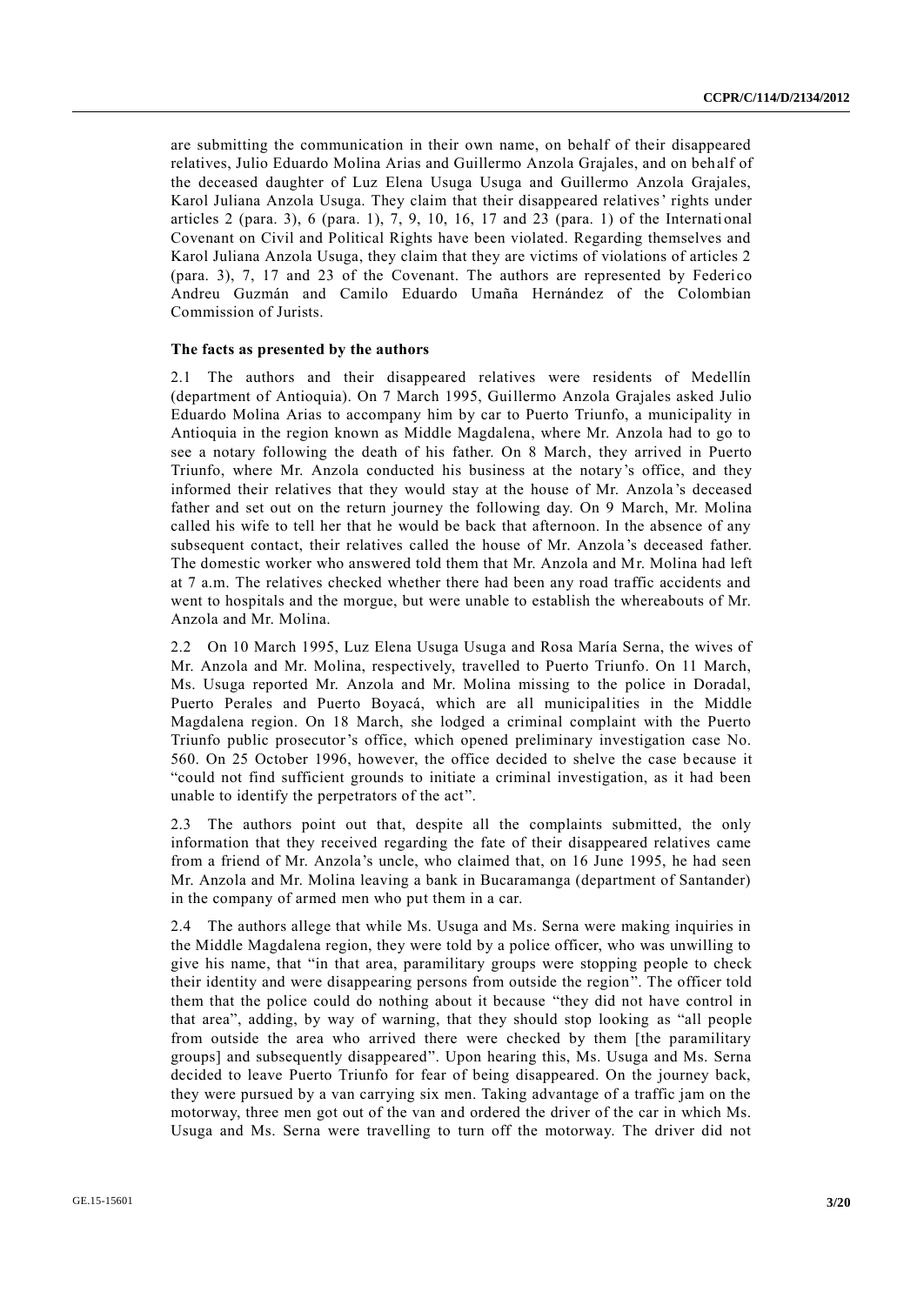comply but continued on his way, moving into the middle of a convoy of vehicles that was headed in the same direction as a protective measure.

2.5 On 17 March 1995, the car in which Mr. Anzola and Mr. Molina had been travelling was found abandoned in San Francisco (department of Antioquia). According to a report dated 17 August 2005 and issued by the Puerto Triunfo public prosecutor's office, the vehicle had been found with no trace of the occupants other than Mr. Anzola's identity card. However, the only article to be sent to Mr. Anzola 's wife was the identity card of Mr. Anzola's deceased father. The police informed Ms. Usuga that the car, which it had seized, had been found intact. When it was returned to her, however, it had been ransacked.

2.6 The facts of the case were brought to the attention of the Association of Relatives of Detainees and Disappeared Persons (ASFADDES) and the Colombian Commission of Jurists. On behalf of the authors, ASFADDES filed complaints with the police in Doradal (11 March 1995); the Attorney General's Office (18 March 1995); the Counsel General's Office, the Ombudsman's Office, the municipal ombudsman's office in Medellín, the District Directorate of Prosecution Services in Antioquia and the District Directorate of Judicial Investigations of the National Police (5 April 1995); the Provincial Office of the Attorney General (10 and 14 July 1995); and the Office of the President of the Republic (15 April 1996).

2.7 On 15 March and 5 July 2005, ASFADDES submitted two requests for urgent action to the Working Group on Enforced or Involuntary Disappearances and to international NGOs.

2.8 Through ASFADDES, the authors exercised their right of petition, requesting information on the status of investigations from the armed forces (the army) (25 June and 23 July 1995), the Provincial Office of the Attorney General (11 July 1995), the public prosecutor's office in Puerto Triunfo (30 October 1995, 24 August 1998, 4 September 2001, 25 April 2005, 17 August 2005, 25 July 2006 and 11 April 2007), the municipal ombudsman in Puerto Triunfo (2 February 1996), the Technical Investigation Corps in Antioquia (5 July 1996), the Puerto Berrío Enforced Disappearance Unit, which is part of the Attorney General's Office (4 June 1996), the public prosecutor's office in Puerto Berrío (31 October 1996) and the Institute of Legal Medicine and Forensic Science (30 August 2000).

2.9 On 3 June 1996, ASFADDES submitted a petition to the armed forces regarding a stone quarry near the military base that was allegedly being operated to fund the paramilitary group Autodefensas Campesinas del Magdalena Medio (Campesino Self-Defence Forces of Middle Magdalena) led by Commander Ramón Isaza, and where approximately 300 persons were being made to work against their will and without their families' knowledge.

2.10 On 24 June 1996, the armed forces — through the commander of the Fourteenth Brigade — responded to the petition from ASFADDES, stating that they were not aware of the existence of any paramilitary groups and that intelligence activities had been carried out but no trace of the stone quarry had been found.

2.11 On 18 September 2001, Ms. Molina filled out the disappeared persons search request form used by the Attorney General's Office.

2.12 Under Act No. 975 of 2005 (known as the Justice and Peace Act), several members of Autodefensas Campesinas del Magdalena Medio were demobilized and availed themselves of the special procedure established pursuant to the Act. In their

<sup>1</sup> Article 23 of the Colombian Constitution establishes that "every person has the right to submit respectful petitions to the authorities for reasons of general or private interest and to obtain a prompt response".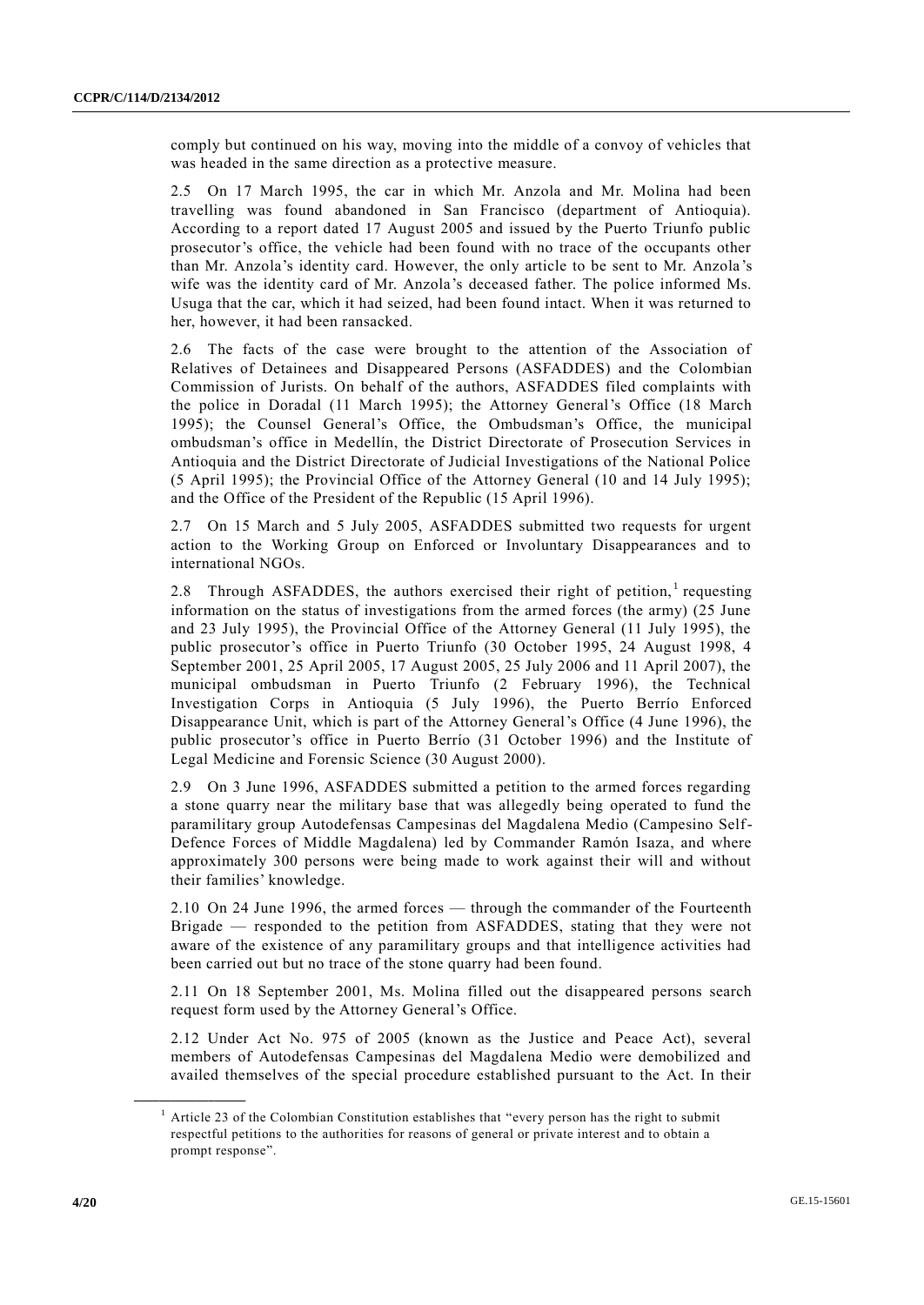*versión libre* statements before the special court for justice and peace, none of them acknowledged the disappearance of Mr. Anzola and Mr. Molina. During the proceedings, Commander Isaza claimed that he had "developed Alzheimer's" and had forgotten everything about alleged human rights violations. The authors note that the Human Rights Committee, the Committee against Torture and the Committee on the Rights of the Child have all expressed concern over Act No. 975 and its compatibility with the Colombian State's obligation to investigate serious violations and try and punish the perpetrators.

2.13 The Colombian Commission of Jurists, meanwhile, submitted petitions on behalf of the authors, requesting information about the enforced disappearance of Mr. Anzola and Mr. Molina. The petitions were addressed to the Justice and Peace Unit of the Attorney General's Office (23 September 2010 and 18 January 2011), the Executive Directorate of the Military Criminal Justice System (22 September 2010), the Counsel General (24 September 2010), the Attorney General's Office (18 January 2011) and the Puerto Triunfo District Office of the Attorney General (12 January 2011).

2.14 On 17 November 2010, the Fourteenth Brigade of the army replied that information had been sought from the commander of Infantry Battalion No. 3, which had been operating in the area where the enforced disappearance of Mr. Anzola and Mr. Molina took place, but no details had been forthcoming and no disciplinary investigation had been conducted in that connection.

2.15 On 11 October 2010, the Ministry of Defence replied that, as the offence had not been committed in the line of duty, it fell outside the jurisdiction of the military criminal courts.

2.16 On 30 September 2010, the Counsel General's Office stated that there was no disciplinary investigation into the enforced disappearance of Mr. Anzola and Mr. Molina.

2.17 The authors submit that, even though numerous complaints were lodged with the police and the public prosecutor's office and proceedings were instituted before the disciplinary and criminal justice authorities at the local, departmental and national levels, the case has not been properly investigated.

#### *Context: Enforced disappearances by paramilitary groups in the Middle Magdalena region*

2.18 The authors point out that there is a heavy military presence in the Middle Magdalena region. With the emergence in the region of the guerrilla forces of Ejército de Liberación Nacional (National Liberation Army) and the arrival of various factions of the guerrilla group Fuerzas Armadas Revolucionarias de Colombia (Revolutionary Armed Forces of Colombia), the armed forces decided to give priority to the region in a process of militarization that reached its peak in the 1980s. The armed forces committed crimes against the population, with the support of paramilitary groups which claimed responsibility for the crimes using various names (MAS, Macetos, Los Tiznados, among others). According to investigations conducted by the Counsel General's Office and criminal court judges, these groups were formed and/or supported by the Colombian  $army<sup>2</sup>$  and their legitimacy was recognized publicly by the highest-ranking officials in the armed forces. The groups developed and associated themselves with legally constituted organizations such as the Middle Magdalena Campesino Farmers Association  $(ACDEGAM)^3$  and even a political party,

<sup>2</sup> *El proceso de paz en Colombia, 1982–94 – Compilación de documentos, Tomo I, Biblioteca de la Paz,* Office of the High Commissioner for Peace, Bogotá, 1998, pp. 510-514.

<sup>3</sup> According to the Amnesty International report of 1994 entitled *Violencia política en Colombia: mito y realidad* (Political violence in Colombia: myth and reality), in late 1989 judicial police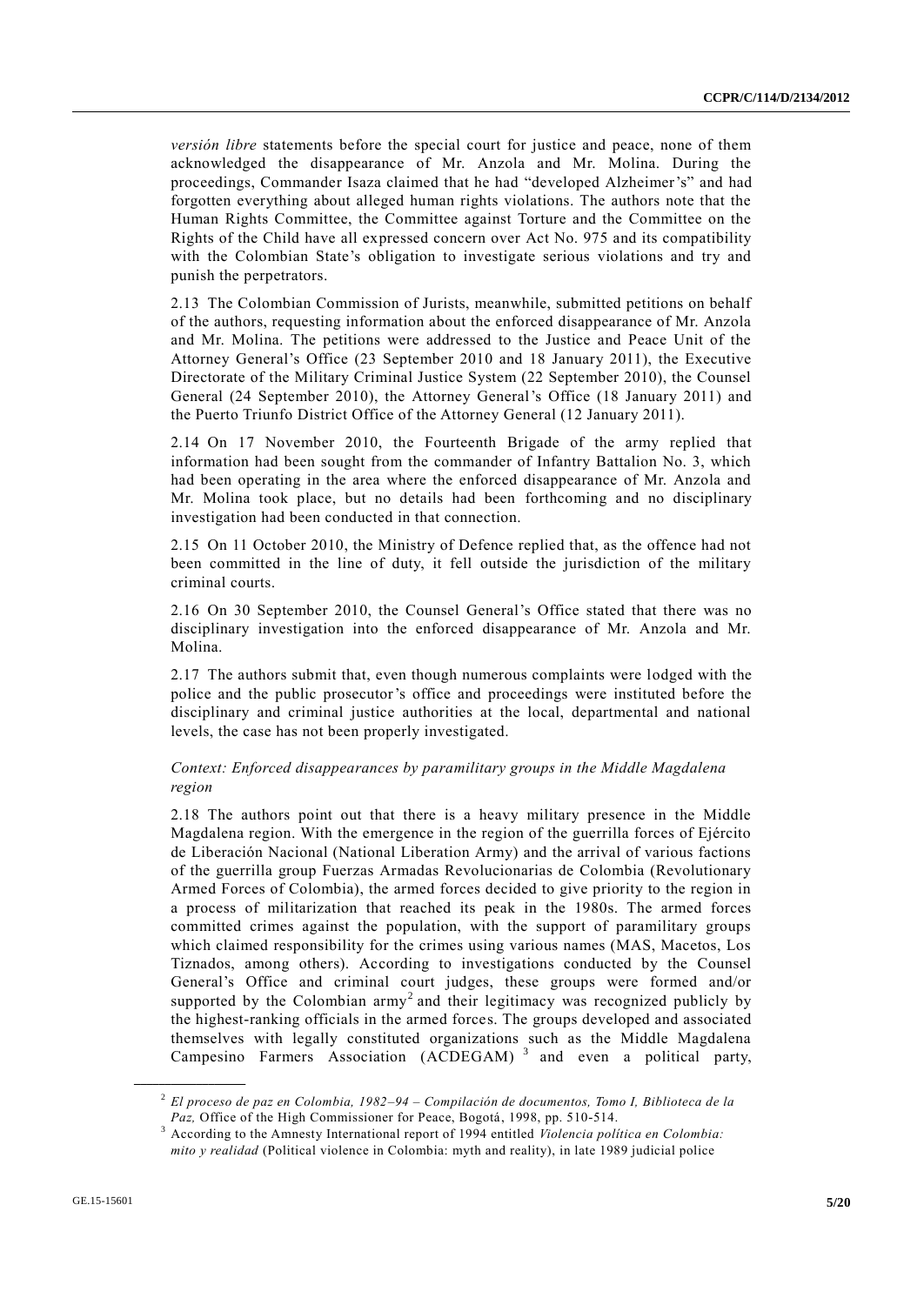Movimiento de Renovación Nacional (National Renewal Movement), which was later outlawed. From the mid-1980s onwards, the paramilitary groups grew in the region and stepped up their criminal activities against the civilian population, turning the Middle Magdalena region into the paramilitary hub of Colombia. The Inter-American Court of Human Rights stated that "in the 1980s, it was well known that the goals of many 'self-defense groups' changed and they became criminal groups, usually known as 'paramilitary groups'. They operated, above all, in the Magdalena Medio region and gradually extended to other regions of the country."<sup>4</sup>

2.19 The authors indicate that, in the 1990s, there was a drive to create private armed groups through the enactment of legislation such as Decree No. 356 of 1994, which opened the way for private agents to be equipped with restricted-use firearms. In 1995, the Office of the Superintendent of Private Security and Surveillance issued a decision establishing special private security and surveillance services, known as Convivir (Living Together) groups, through which paramilitary activities were developed and expanded as a clear policy of the State.<sup>5</sup>

2.20 The Working Group on Enforced or Involuntary Disappearances has identified paramilitary groups as having been the main perpetrators of enforced disappearan ces in Colombia since 1988, acting with the complicity or the passive acquiescence of the security forces (E/CN.4/1989/18/Add.1, para. 126).

2.21 According to data from the Regional Office of the Attorney General in Antioquia, between June 1995 and June 1996, 348 allegations of enforced disappearance were made in the region. This prompted the People 's Training Institute in Antioquia to conclude that enforced disappearance is a repressive measure commonly used in Antioquia by certain groups or members of the security forces and parastatal bodies to cause anxiety among populations in areas particularly affected by armed conflict and require the community to take sides, which obliges the civilian population to become actively involved in the conflict. <sup>6</sup>

2.22 The authors point out that there were numerous reports about Autodefensas Campesinas del Magdalena Medio operating with the acquiescence of the Colombian army (Infantry Battalion No. 42 of the Fourteenth Brigade) in the Middle Magdalena region, specifically on the road from Medellín to Bogotá, along which the disappeared relatives were travelling. According to the accounts of campesino farmers living in the area, the army battalions present in the area supported Autodefensas Campesinas del Magdalena Medio by providing it with weapons, training and cover.

#### **The complaint**

**\_\_\_\_\_\_\_\_\_\_\_\_\_\_\_\_\_\_**

3.1 The authors claim that there has been a violation of article 2, paragraph 3, of the Covenant, inasmuch as, despite the complaints lodged with the police and the public

captured Luis Antonio Meneses Báez, a former army officer who had helped create the paramilitary organization based in Puerto Boyacá in the Middle Magdalena region, which operated under cover of ACDEGAM and was responsible for widespread abuses against the civilian population, including numerous killings and disappearances. In his sworn statement before the Directorate of Judicial and Investigatory Police, Luis Antonio Meneses declared that the groups had been created on the orders of army high command, were an integral part of the Government's counter-insurgency strategy and were controlled by the S-2 intelligence unit of the Bárbula Battalion and by ACDEGAM.

<sup>4</sup> Inter-American Court of Human Rights, *Case of the 19 Merchants v. Colombia*, judgement of 5 July 2004, series C, No. 109, para. 84 (c).

<sup>&</sup>lt;sup>5</sup> Database of human rights and political violence, Research and Popular Education Centre (CINEP), *Deuda con la humanidad: Paramilitarismo de Estado en Colombia*, *1988-2003*, p. 258.

<sup>6</sup> People's Training Institute, *¿Hacia dónde va Colombia? Una mirada desde Antioquia,* Medellín, May 1997, pp. 132-135.

<sup>7</sup> Report of the Colombia section of the Andean Commission of Jurists, *Nordeste Antioqueño y Magdalena Medio*, Bogotá, 1993, p. 106.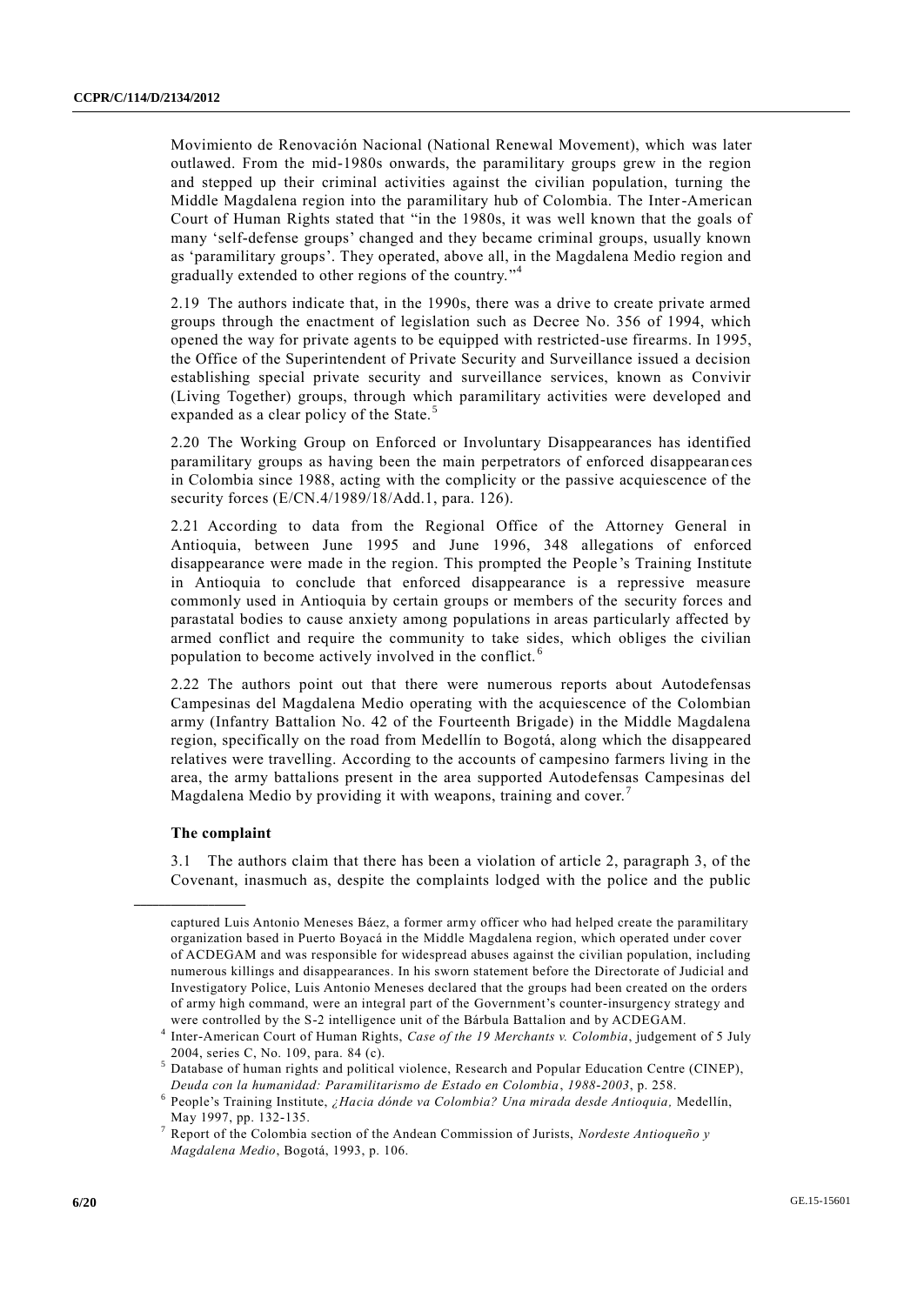prosecutor's office, the case was neglected by the competent investigative bodies. Since then, despite the many proceedings instituted, no serious or effective investigation into the facts of the case has been carried out by any judicial authority, nor has any disciplinary investigation been launched by the army or the Counsel General's Office. The regular criminal investigation was shelved. There is no record of any investigation having been carried out by military criminal courts or the National Unit for Justice and Peace of the Attorney General's Office. The authors submit that, even though the details of the time, manner and place in which the disappearances of Mr. Anzola and Mr. Molina occurred all fit in with the modus operandi of paramilitary groups, the public prosecutor's office did not focus its investigations on the paramilitary group that was operating in the region at the time. The information supplied by the families and NGOs and the car in which the victims had been travelling were not examined in depth during the investigation. The authors add that no one other than the notary or the relatives of the disappeared persons was ever questioned and yet that was considered a sufficient basis for the public prosecutor 's office to dismiss the case.

#### **Alleged violations of Mr. Anzola's and Mr. Molina's rights**

3.2 The authors claim that the enforced disappearance of Mr. Anzola and Mr. Molina violated their right, under article 6, paragraph 1, of the Covenant, not to be arbitrarily deprived of their lives.

3.3 The authors also claim that there has been a violation of article 7 of the Covenant. They cite the Committee's case law, according to which enforced disappearance is inseparably linked to treatment that amounts to a violation of article 7,<sup>8</sup> given that the degree of suffering involved in being held indefinitely without contact with the outside world amounts to torture for the disappeared person.

3.4 The authors claim that there has been a violation of articles 9 and 10 of the Covenant. They highlight the Committee's established jurisprudence that enforced disappearance constitutes a violation of multiple rights, including the right to liberty and security of the person (art. 9) and the right of all persons deprived of their liberty to be treated with humanity and with respect for the inherent dignity of the human person (art. 10). $9$ 

3.5 The authors submit that enforced disappearance violates the right of all human beings to recognition as a person before the law, <sup>10</sup> as established in article 16 of the Covenant. They state that one of the defining elements of enforced disappearance is the placement of an individual outside the protection of the law, as stated in the Declaration on the Protection of All Persons from Enforced Disappearance, the Inter-American Convention on Forced Disappearance of Persons and the International Convention for the Protection of All Persons from Enforced Disappearance.

3.6 The authors submit that articles 17 and 23, paragraph 1, of the Covenant were also violated.

<sup>8</sup> The authors cite, among others, the Committee's Views in communications No. 1078/2002, *Norma Yurich v. Chile*, Views adopted on 2 November 2005; No. 449/1991, *Rafael Mojica v. Dominican Republic*, Views adopted on 15 July 1994; No. 950/2000, *Jegatheeswara Sarma v. Sri Lanka*, Views adopted on 16 July 2003; and No. 440/1990, *El-Megreisi v. Libya*, Views adopted on 23 March 1994.

<sup>9</sup> See the Committee's Views in communication No. 992/2001, *Bousroual v. Algeria*, Views adopted on 30 March 2006; and *Jegatheeswara Sarma v. Sri Lanka*.

<sup>&</sup>lt;sup>10</sup> See the Committee's concluding observations on Kuwait (CCPR/CO/69/KWT, para. 11) and on Algeria (CCPR/C/79/Add.95, para. 10).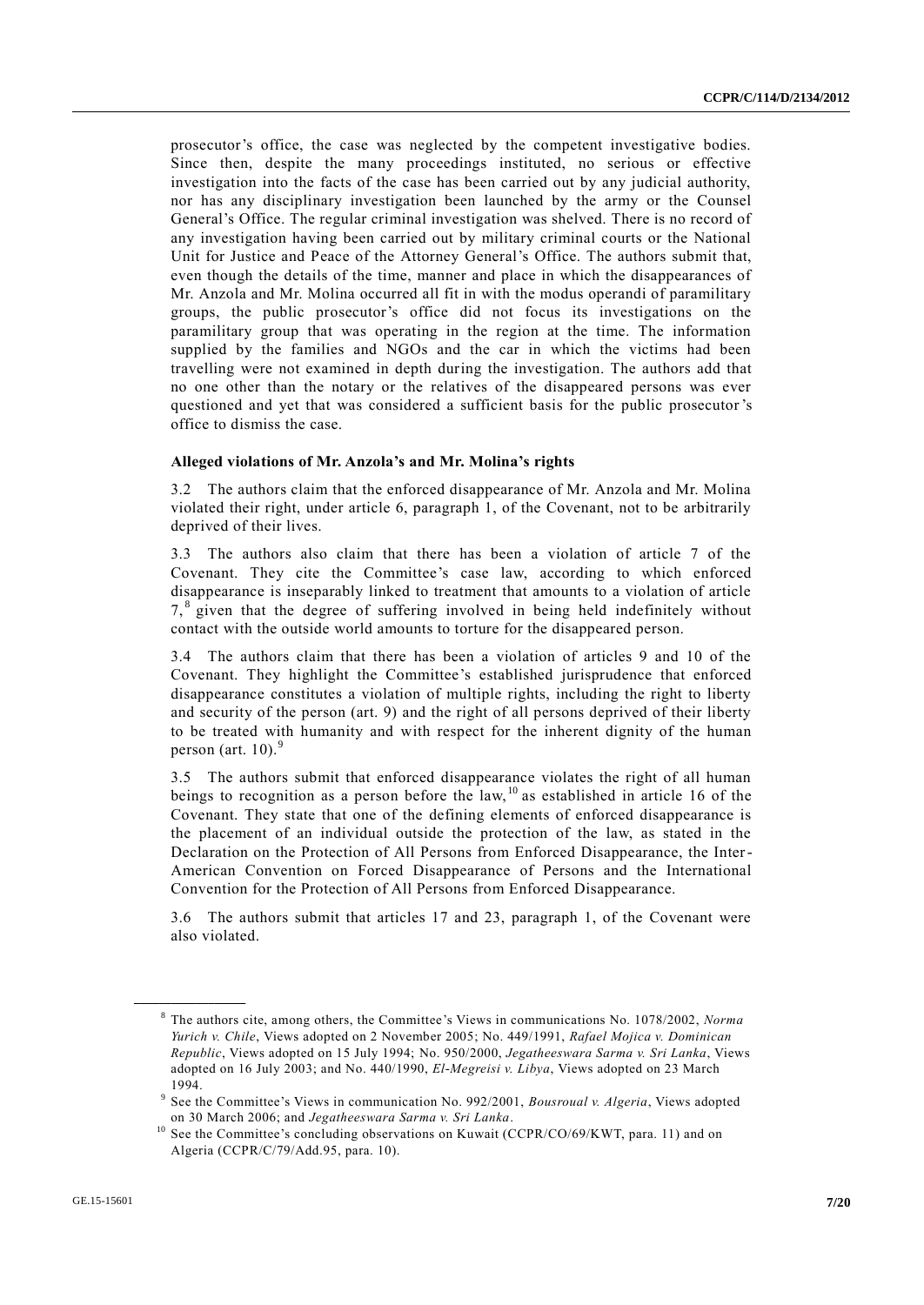#### **Alleged violations of the authors' rights**

3.7 The authors claim that they are victims of a violation of article 7 of the Covenant. They point out that the disappearance of their relatives and the lack of a judicial investigation have caused them great sorrow and had a negative impact on their lives, with the psychological and psychosocial effects of the disappearances continuing to the present day. Their psychosocial problems have not received attention from the State and they have thus had to resort to private services. Ms. Usuga went through a deep depression that led to alcohol abuse, and she suffers from clinical depression and suicidal thoughts and is taking psychiatric medication. Her physical health has also been affected: she has ailments of the colon and respiratory tract, as well as problems with her blood pressure. Her daughters experienced profound sadness and depression. Karol Juliana Anzola Usuga, who was 9 years old at the time, experienced a particularly profound sense of distress, thinking of death as a way of being reunited with her father. On 3 April 1998, as she was leaving the house of a friend in Medellín, an armed man shot her four times and killed her. Isabel Johana Anzola Usuga is currently receiving psychiatric treatment and taking medication because of the enforced disappearance of her father and the subsequent violent death of her sister. All of this is evidence of the psychosocial impact on the family.

3.8 The authors point out that the effects of enforced disappearance on the relatives of missing persons are widely recognized internationally, including in the Declaration on the Protection of All Persons from Enforced Disappearance. International jurisprudence is unanimous in considering the anguish and stress caused to families by the disappearance of a loved one and by the continuing uncertainty about the person's fate and whereabouts as a form of cruel and inhuman treatment. The Human Rights Committee,<sup>11</sup> the European Court of Human Rights,  $12$  the Inter-American Commission on Human Rights and the Inter-American Court of Human Rights have all stated as much.

3.9 The authors allege that there have been violations of articles 17 and 23, paragraph 1, of the Covenant.

#### **State party's observations on admissibility**

4.1 On 14 May 2012, the State party submitted its observations on the admissibility of the communication, requesting that the issue of admissibility be considered separately.

4.2 The State party submitted that it was not for the Committee to substitute for domestic judicial decisions on the facts, evidence and investigation of a case; instead, it should ensure that States provide legal proceedings that are in conformity with the rules of due process. According to the State party, the authors of the communication were asking the Committee to act as a review body with competence to weigh the facts and evidence gathered by the State party.

4.3 The State party added that, from the account given of the events, it cannot be established with sufficient certainty that the alleged enforced disappearance of Mr. Anzola and Mr. Molina was a criminal act perpetrated by illegal armed groups that may have been in the area at the time or that the disappearances were directly linked to the modus operandi of these groups or the operation of an alleged stone quarry controlled by paramilitaries. These are investigative assessments that do not fall

 $11$  The authors cite, among others, the Committee's Views on communications No. 107/1981,

*Quinteros v. Uruguay*, of 21 July 1983; No. 542/1993, *Katombe v. Zaire*, of 25 March 1996; No. 540/1996, *Laureano v. Peru*, of 25 March 1996; *Jegatheeswara Sarma v. Sri Lanka*; and *Bousroual v. Algeria*.

<sup>12</sup> *Kurt v. Turkey*, case No. 15/1997/799/1002.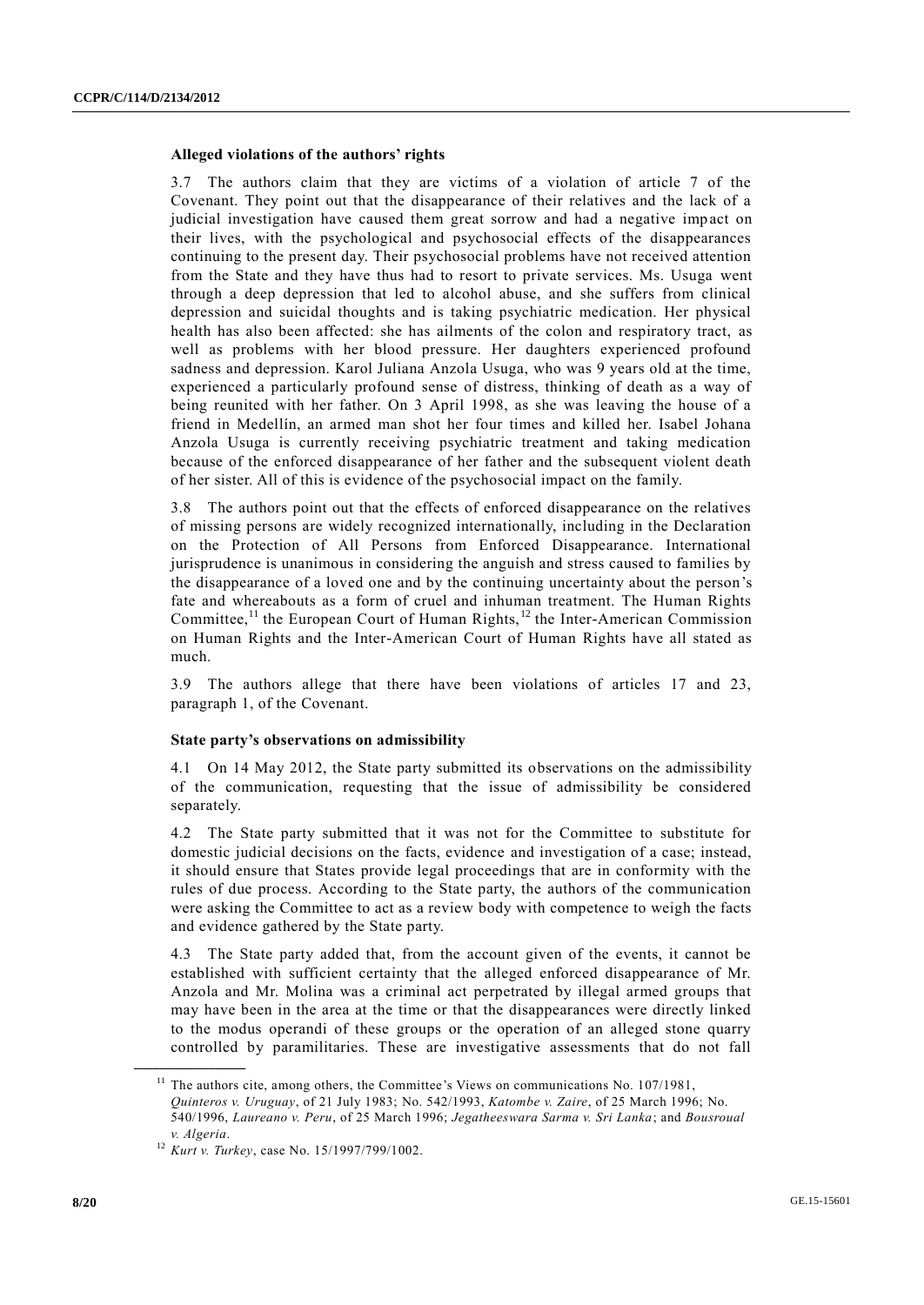within the purview of the Committee. The Committee may only hear the present case to establish whether the decision to shelve the investigation was arbitrary and not in accordance with the law or due process rules or that justice had been denied.

4.4 The State party, furthermore, asserted that the communication amounted to an abuse of the right to submit communications, inasmuch as the authors had deliberately submitted unclear information to the Committee. According to the State party, there is no clear connection between the death of Karol Juliana Anzola Usuga at the hands of a criminal group in Medellín and the alleged disappearance of her father. It seemed that the authors were trying to mislead the Committee by portraying those events as connected to one another. The same would apply to the police statements by police officers who allegedly claimed that illegal armed groups had control over the territory in question. These assertions were unfounded and were intended to have the Committee make incursions into the investigative sphere.

4.5 Lastly, the State party argued that the submission of the complaint 16 years after the fact was also an abuse of the right to submit communications, in the absence of a reasonable explanation from the authors that would make it possible to determine the reasons that kept them from submitting the complaint earlier.

#### **Authors' comments on the State party's observations**

5.1 On 26 June 2012, the authors submitted that, given the severity of the violations of the Covenant and the passage of time, the Committee should address the issue of admissibility and the merits together.

5.2 The authors noted that, in the procedure established pursuant to the Optional Protocol, the parties have ample opportunity to present their factual and legal arguments regarding both the admissibility and the merits of the case. They pointed out that the joint consideration of the admissibility and merits of a communication is a procedural norm generally accepted by international human rights bodies, whereas their separate consideration is a possibility offered on an exceptional basis, as indicated in the Committee's rules of procedure.

5.3 The authors stressed that paramilitary groups systematically engaged in enforced disappearances in the region where and at the time when Mr. Anzola and Mr. Molina were subjected to enforced disappearances. Specifically, the paramilitary group Autodefensas Campesinas del Magdalena Medio, operating under the command of Ramón Isaza and with the acquiescence of the military forces of the Bombona Battalion and the Fourteenth Brigade, based in Puerto Berrío, was active in the area of the Medellín-Bogotá motorway.

5.4 The authors stressed that the fear of being made victims of enforced disappearance themselves caused the wives of the disappeared men to give up their inquiries in the area, although the women nonetheless obtained information that implicated paramilitary groups in the disappearances and that information was brought to the notice of the prosecutor's office. However, the disappearance of Mr. Anzola and Mr. Molina was not seriously and thoroughly investigated by the office, as indicated in the initial communication.

5.5 The authors cited the Committee's jurisprudence to the effect that all States parties are under a duty "to investigate thoroughly alleged violations of human rights, and in particular forced disappearances of persons and violations of the right to life"<sup>13</sup> and "to criminally prosecute, try and punish those deemed responsible for such

<sup>13</sup> See the Committee's Views on communications No. 563/1993, *Bautista de Arellana v. Colombia*, of 13 November 1995, para. 8.6; and No. 612/1995, *Villafañe Chaparro et al. v. Colombia*, of 29 July 1997, para. 8.8.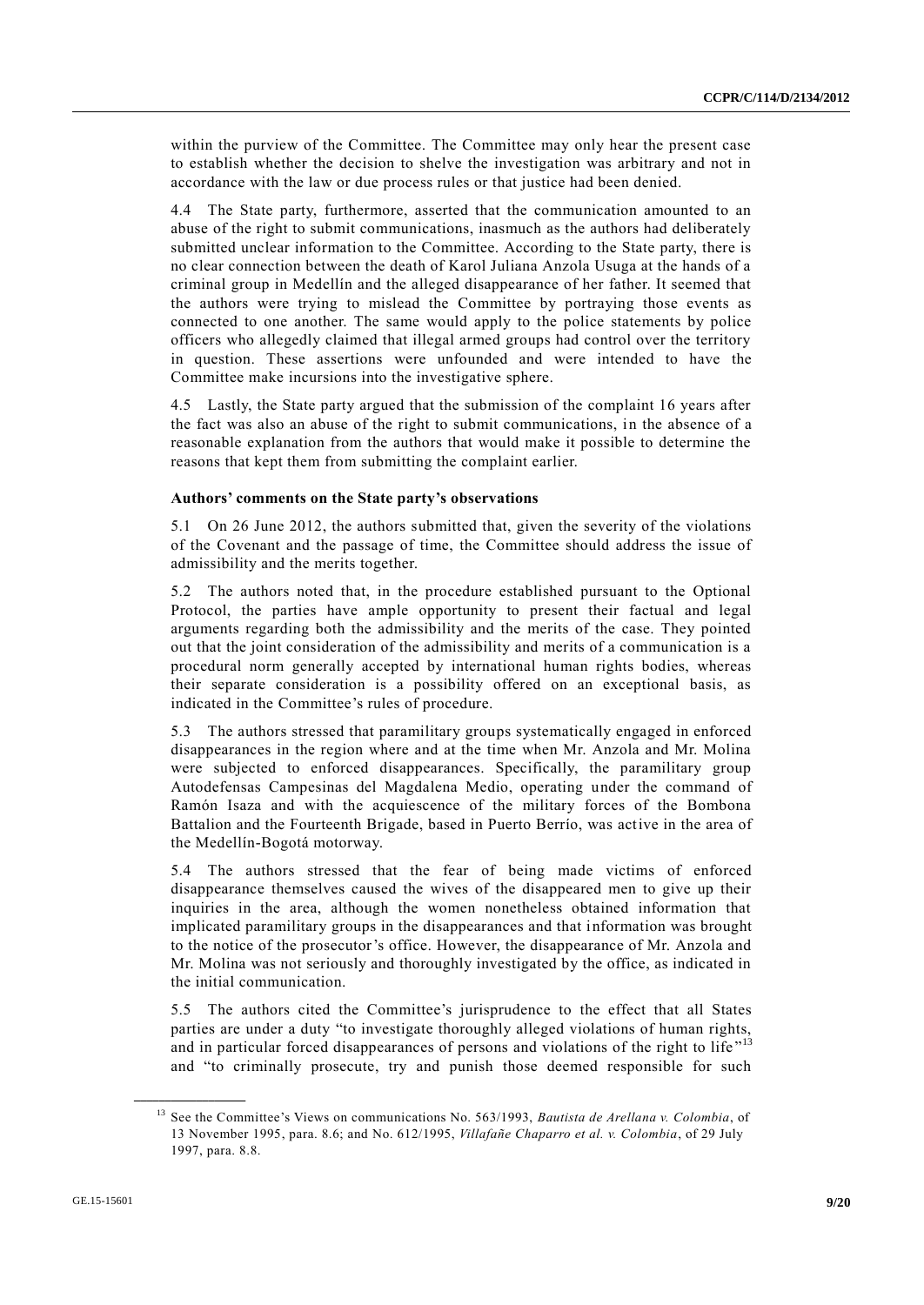violations". <sup>14</sup> The Committee has also established that a State party's failure to investigate allegations of violations can be a breach of the Covenant in and of itself. <sup>15</sup> The Inter-American Court of Human Rights has found that the prohibition of enforced disappearance and the corresponding duty to investigate it and punish those responsible have become principles from which no derogation is possible. <sup>16</sup>

5.6 The authors submitted that the reference to the dismissal decision issued by the Puerto Triunfo prosecutor's office on 26 October 1996 was not intended to ask the Committee to act as a court of fourth instance and to review and overturn the decision but rather to provide evidence to determine whether the State party had fulfilled its duty to conduct a serious and comprehensive investigation into the enforced disappearance of Mr. Anzola and Mr. Molina.

5.7 As to the State party's allegation that the communication constituted an abuse of process because the information in it is unclear, the authors stated that the violent death of the minor Karol Juliana Anzola Usuga is described in an effort to demonstrate the psychosocial distress experienced by Mr. Anzola's family as a result of his enforced disappearance. The authors had in no way insinuated that there was a connection, in terms of the State party's international responsibility, between Mr. Anzola's disappearance and his daughter's violent death.

5.8 With regard to the inclusion of information obtained by Ms. Usuga and Ms. Serna from a member of the police who refused to identify himself, the authors submitted that the information illustrates the tremendous difficulties faced by Ms. Usuga and Ms. Serna in their search for their missing family members.

With regard to the submission of the complaint 16 years after the fact, the authors pointed out that neither the Optional Protocol nor the rules of procedure of the Committee set deadlines for the submission of communications. In addition, the rights of the authors and of Mr. Anzola and Mr. Molina are still being violated, since these persons are still missing and their families have not been officially informed about their fate or whereabouts, nor have they been given access to justice, the truth or redress.

#### **Additional observations of the State party**<sup>17</sup>

6.1 On 22 November 2013, the State party reiterated its request to the Committee for the admissibility of the communication to be considered separately.

6.2 The State party reiterated its arguments concerning the inadmissibility of the communication on the ground that the Committee is not competent to evaluate the facts of the case. The State party pointed out that the Puerto Triunfo prosecutor 's office examined the facts and decided to dismiss the case because the perpetrators of the act could not be identified, in accordance with the criminal procedure legislation in force.

6.3 The State party submitted that, while there is no specific time frame for submitting communications to the Committee, in the past the Committee has declared a number of communications to be inadmissible on the ground of abuse of the above mentioned right, since the communications were submitted after a long period of time or the information submitted was intentionally vague. The State party maintained that,

<sup>14</sup> See the Committee's Views on communication No. 1588/2007, *Benaziza v. Algeria*, of 26 July 2010, para. 8.3.

<sup>&</sup>lt;sup>15</sup> General comment No. 31 on the nature of the general legal obligation imposed on States parties to the Covenant, paras. 15 and 18.

<sup>16</sup> *Goiburú et al. v. Paraguay*, judgement of 22 September 2006, series C, No. 153, para. 84.

<sup>&</sup>lt;sup>17</sup> The Committee rejected the State party's request for the admissibility of the communication to be considered separately from the merits in a note verbale dated 11 July 2012.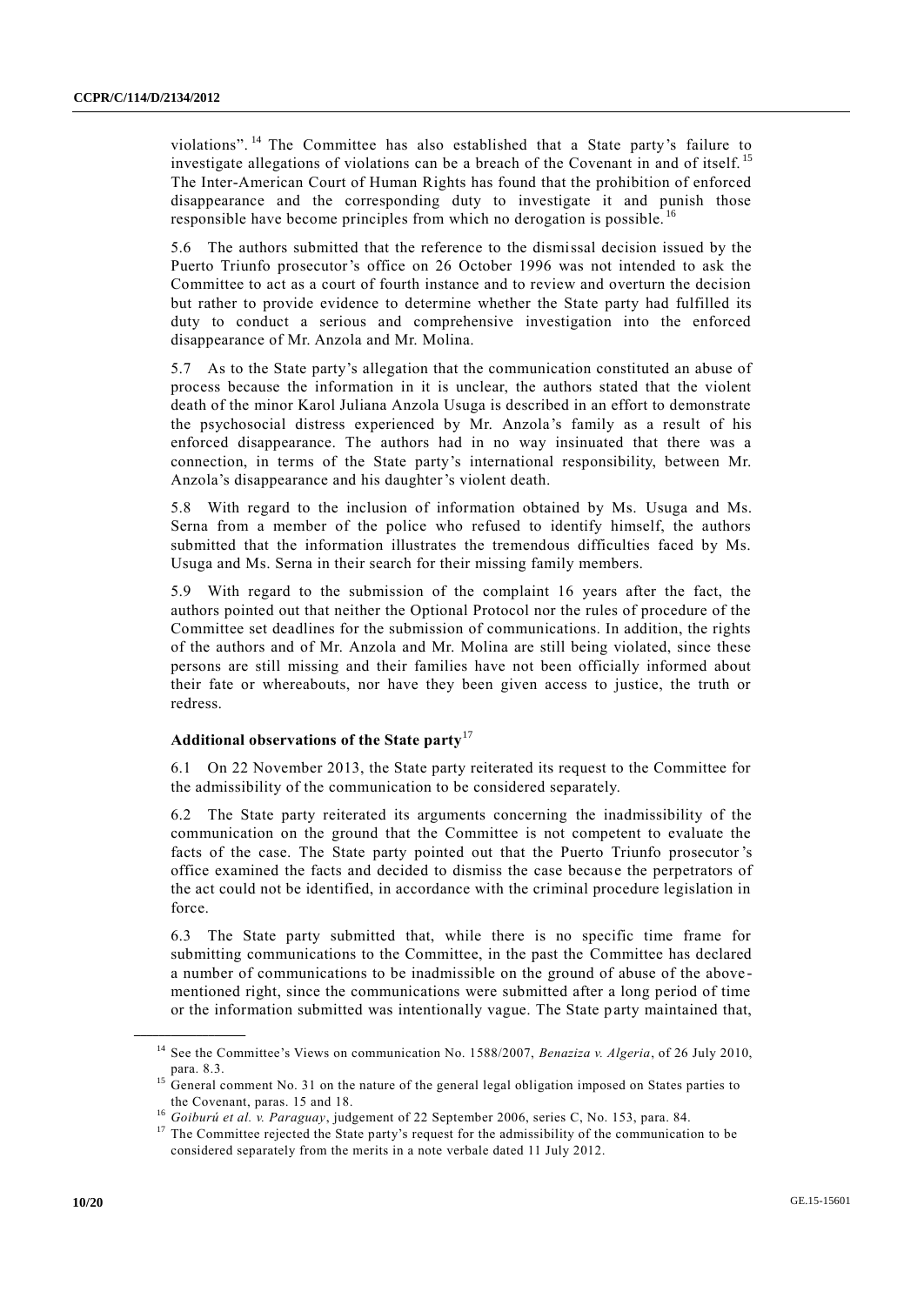in this case, a long period of time, namely, 16 years, had elapsed between the dismissal order being issued by the Puerto Triunfo prosecutor's office and the communication being submitted to the Committee, for no apparent reason.

#### **Additional observations of the authors**

7.1 On 1 April 2014, the authors noted that the State party had not submitted its observations on the merits, as requested by the Committee, but had merely reiterated its observations on the communication's admissibility.

The authors reiterated their arguments in response to the questions of admissibility raised by the State party and referred to the Committee 's jurisprudence, which states that "it is generally for the domestic courts ... to evaluate facts and evidence in a particular case, unless it can be ascertained that this evaluation was clearly arbitrary or amounted to a denial of justice".<sup>18</sup> They added that, in the instant case, the ordinary criminal procedure legislation in force when the acts occurred in March 1995 did not allow the authors to file as civil parties to the prosecution at the preliminary investigation or inquiry stage, also known as the pretrial phase. Under the Code of Criminal Procedure of 2000, the authors were not empowered to file as civil parties at the preliminary stage of the criminal proceedings either. This restriction was removed by the Constitutional Court in April 2002. By then, the legal case in Colombia had been shelved. Therefore, the authors were unable to file as civil parties at the preliminary stage of the criminal proceedings, which is a clear case of denial of justice. The authors also maintained that the investigation was not conducted in a rigorous manner for the reasons set out previously.

7.3 The authors reiterated their comments concerning the continuing nature of the enforced disappearance, in keeping with national and international jurisprudence. They stated that Colombian law also obliges the State to take all necessary measures to ascertain the whereabouts of the victim, to establish the reasons for his or her disappearance and to inform the members of the family accordingly. The Working Group on Enforced or Involuntary Disappearances has made it clear that the obligation to investigate is closely linked to the continuing nature of the enforced disappearance and to the right of family members to the truth.<sup>19</sup> The authors concluded that there was no abuse whatsoever of the right to submit communications, as violations stemming from the enforced disappearance of Mr. Anzola and Mr. Molina in 1995 of the rights of both the disappeared persons and the members of their family, as well as the obligation of the State to investigate and ascertain the fate and whereabouts of the disappeared persons still obtain today.

7.4 Lastly, the authors cited the Committee's jurisprudence and reaffirmed that the burden of proof cannot rest on the author of the communication alone, especially considering that the author and the State party do not always have equal access to the evidence and that frequently the State party alone has access to the relevant information. In cases where the allegations are corroborated by evidence submitted by the author and where further clarification of the case depends on information exclusively in the hands of the State party, the Committee may consider the author's allegations as adequately substantiated, in the absence of satisfactory evidence and explanation to the contrary submitted by the State party. $^{20}$ 

<sup>18</sup> See the Committee's Views on communication No. 903/1999, *Van Hulst v. The Netherlands*, of 1 November 2004, para. 6.5.

<sup>&</sup>lt;sup>19</sup> See the Working Group's general comment on enforced disappearance as a continuous crime (A/HRC/16/48, para. 39).

<sup>&</sup>lt;sup>20</sup> See the Committee's Views on communication No. 1196/2003, *Boucherf v. Algeria*, of 30 March 2006; and *Bousroual v. Algeria*.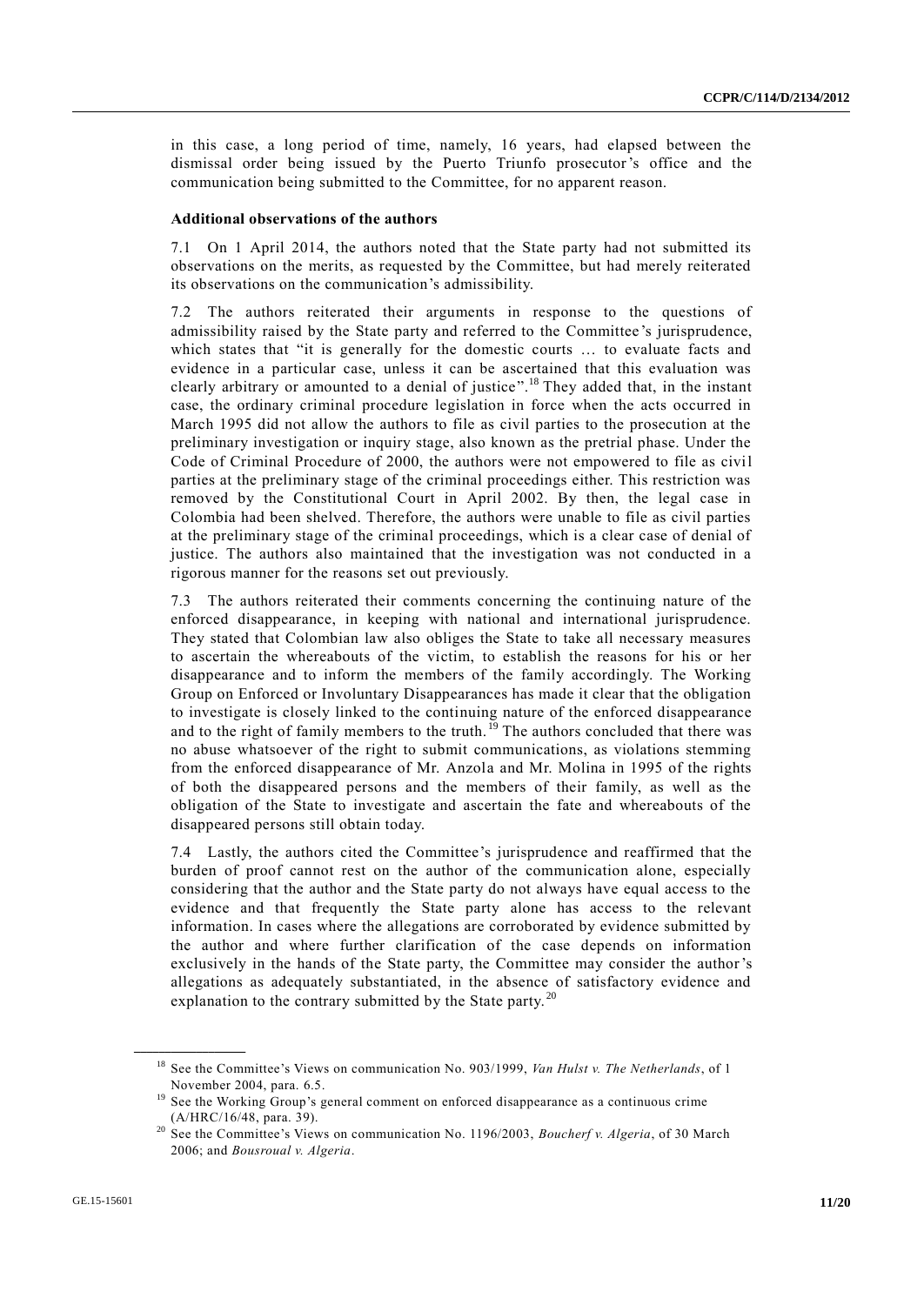#### **Issues and proceedings before the Committee**

*Consideration of admissibility*

8.1 Before considering any claim contained in a communication, the Human Rights Committee must, in accordance with rule 93 of its rules of procedure, decide whether or not the case is admissible under the Optional Protocol to the Covenant.

8.2 The Committee has ascertained, as required under article 5, paragraph 2 (a), of the Optional Protocol, that the same matter is not being examined under another procedure of international investigation or settlement.

8.3 The Committee also notes that domestic remedies have been exhausted, as required under article 5, paragraph 2 (b), of the Optional Protocol.

8.4 The Committee notes that the State party challenges the admissibility of the communication on the ground that the Committee is not competent to evaluate facts and evidence already examined by the domestic judicial authorities. The Committee also takes note of the statements by the authors to the effect that the enforced disappearance of Mr. Anzola and Mr. Molina was not subject to a rigorous or exhaustive investigation by the judicial authorities and that the authors were unable to file as civil parties in the criminal proceedings, which amounts to a denial of justice. The Committee considers this question to be closely related to the merits of the alleged violations and therefore decides to consider the merits.

8.5 The State party alleges that the communication is inadmissible on the grounds of abuse of the right to submit communications and argues that the authors have purposely submitted misleading information regarding the death of Karol Juliana Anzola Usuga and the alleged statements made by the police to the effect that paramilitary groups had control of the area. In this regard, the authors state that the death of Karol Juliana Anzola Usuga is only described for the purposes of demonstrating the psychosocial trauma suffered by the family members of Mr. Anzola and not to insinuate that there is some kind of connection between her death and the responsibility of the State for the latter's disappearance. As to the police statements, the authors maintain that this information illustrates the great difficulties encountered by Ms. Usuga and Ms. Serna in the search for their missing loved ones. The Committee finds the information in question to contain no misleading elements, as the purpose of providing it has been clearly enunciated by the authors. The Committee thus finds that there is no abuse of the right to submit a communication.

8.6 Lastly, the State party alleges that the communication is inadmissible on the ground that it was submitted 16 years after the dismissal order had been issued by the Puerto Triunfo prosecutor's office, which amounts to an abuse of the right to submit communications. The Committee observes that the present communication was submitted to it on 1 September 2011 and that its new rule 96 (c) is applicable to communications received by the Committee after 1 January 2012. The Committee further observes that the Optional Protocol does not establish time limits within which a communication should be submitted and that the period of time elapsing before such a submission, other than in exceptional circumstances, does not in itself constitute an abuse of the right to submit a communication.<sup>21</sup> In the meantime, the Committee applies its jurisprudence which allows for finding an abuse where an exceptionally long period of time has elapsed before the submission of the communication without

<sup>21</sup> See, for example, communications No. 1223/2003, *Tsarjov v. Estonia*, Views adopted on 26 October 2007, para. 6.3; No. 1434/2005, *Fillacier v. France*, decision of inadmissibility adopted on 27 March 2006, para. 4.3; and No. 787/1997, *Gobin v. Mauritius*, decision of inadmissibility adopted on 16 July 2001, para. 6.3.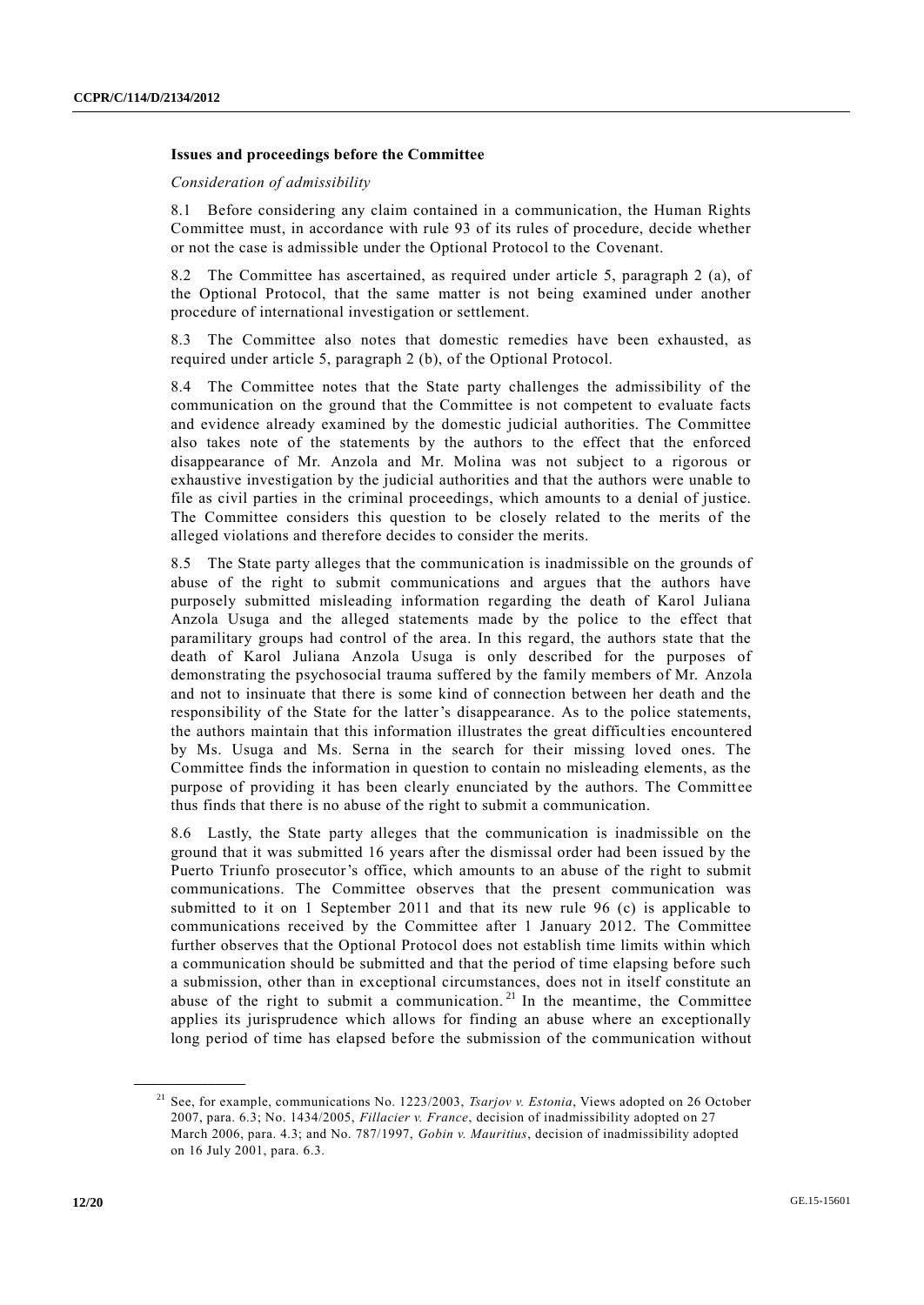sufficient justification.<sup>22</sup> In determining what constitutes an excessive delay, each case must be decided on its own merits. The authors have argued that the violation still persists, on account of the lack of official information on the fate and whereabouts of Mr. Anzola and Mr. Molina and the consequent absence of truth, justice and redress for their disappearance in spite of all the legal action taken, which the State party has not disputed. The Committee notes, in particular, that the authors filed numerous legal and administrative complaints between March 1995 and January 2011, but these complaints did not result in any clarification of the circumstances in which Mr. Anzola and Mr. Molina disappeared or in any action to locate their remains or to determine responsibility for their disappearance. In the light of the above, the Committee is of the view that the communication is admissible under article 3 of the Optional Protocol.

8.7 As all admissibility requirements have been met, the Committee declares the communication admissible and proceeds to its consideration of the merits.

#### *Consideration of the merits*

9.1 The Committee has considered the present communication in the light of all the information made available to it by the parties, as required under article 5, paragraph 1, of the Optional Protocol.

9.2 In the absence of comments from the State party regarding the merits of the complaint, the Committee will give due weight to the authors' allegations.

9.3 The Committee notes the authors' claims relating to the enforced disappearance on 9 March 1995 of Mr. Anzola and Mr. Molina in an area that was under the control of paramilitary forces at the time, specifically on a road controlled by the group Autodefensas Campesinas del Magdalena Medio. The Committee observes that, according to the extensive information provided by the authors and available as well from bodies of the United Nations human rights system, the State party encouraged the establishment of "self-defence" groups — according them legal recognition — to assist law enforcement bodies in fighting insurgents and provided them subsequently with training, weapons, logistical support and, in some instances, active involvement by the military in their operations.<sup>23</sup> The Committee also notes that enforced disappearance was a widespread practice used by paramilitary groups beginning in 1988, with the complicity of the Colombian armed forces, according to a broad range of information from national and international sources, including the Working Group on Enforced or Involuntary Disappearances, and available to the Committee.<sup>24</sup> The authors point out that the group Autodefensas Campesinas del Magdalena Medio controlled parts of the Middle Magdalena region, including the Medellín-Bogotá motorway where Mr. Anzola and Mr. Molina were disappeared, and that the group operated with the acquiescence of the Colombian army, which had provided training,

 $22$  Ibid.

<sup>&</sup>lt;sup>23</sup> In its concluding observations on the fifth periodic report of Colombia, the Committee reiterated its concern about "links involving extensive violations of articles 6, 7 and 9 of the Covenant between elements of the armed forces and State security forces, on the one hand, and illegal paramilitary groups. on the other" and recommended that the State party should "take effective measures to terminate the links between elements of the security services and illegal paramilitary groups" (CCPR/CO/80/COL, para. 12). In its concluding observations on the sixth periodic report of Colombia, the Committee reiterated its concern at the "collusion between the armed forces and paramilitary groups" (CCPR/C/COL/CO/6, para. 8). See, in this same vein, the judgement of the Inter-American Court of Human Rights, *Case of the 19 Merchants v. Colombia*, paras. 84 (b) and 116-118.

<sup>&</sup>lt;sup>24</sup> See the report of the United Nations High Commissioner for Human Rights to the Human Rights Commission on the situation in Colombia (E/CN.4/1998/16), paras. 41-43.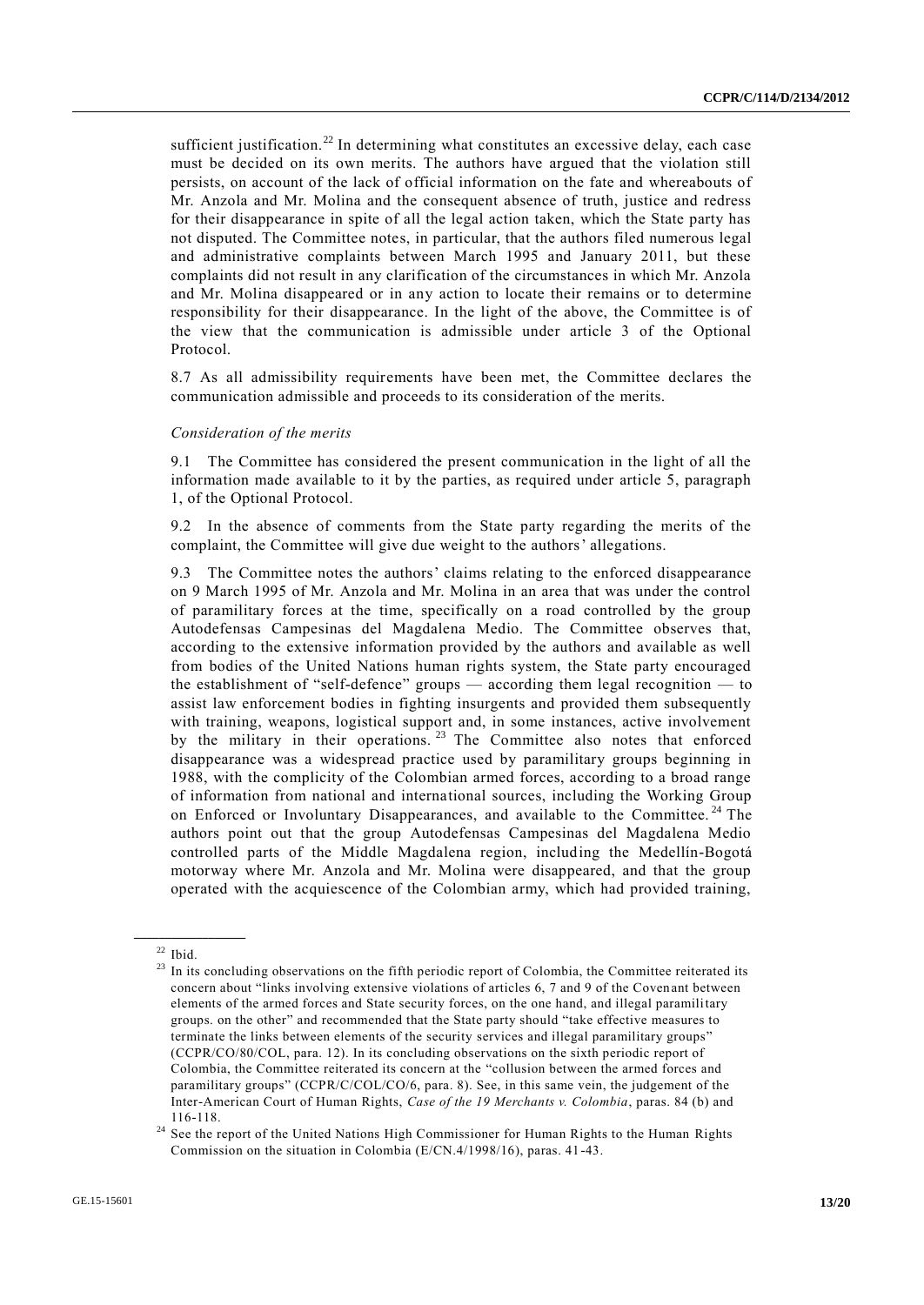weapons and cover for the group's actions.<sup>25</sup> The Committee observes that the State party provided no information refuting the involvement of paramilitary groups in the reported disappearances or the link of these groups with the military. It notes as well the failure of the investigative authorities to exercise due diligence in response to the numerous complaints filed by the authors, as no investigation of Autodefensas Campesinas del Magdalena Medio was launched despite the fact that the events coincided with the area, time and mode of action of that group. In view of the foregoing, the Committee finds that the authors have provided sufficient evidence and that the State party has not refuted — that the forced disappearances of Mr. Anzola and Mr. Molina are attributable to the Colombian State.

9.4 The authors allege that the enforced disappearance of Mr. Anzola and Mr. Molina is in itself a violation of numerous rights recognized under the Covenant, including the right not to be arbitrarily deprived of life, the right not to be subjected to torture and ill-treatment and the right to liberty and security of person. The Committee recalls that, while the Covenant does not explicitly use the term "enforced disappearance" in any of its articles, enforced disappearance constitutes a unique and integrated series of acts that represents continuing violation of various rights recognized in that treaty.<sup>26</sup> In the present case, 21 years have passed since the disappearance of Mr. Anzola and Mr. Molina without the State party making the least progress in its investigations into their fate and whereabouts or in determining who was criminally responsible. This is despite numerous reports and appeals presented by the authors and indications that the enforced disappearances took place at the hands of identified paramilitary groups operating in the area where the events occurred. In the light of the foregoing, and in the general context of violations of human rights that occurred, particularly in the form of enforced disappearance, at the time and place of the events, as indicated in the extensive information provided by the authors, the Committee considers that the State party has violated the rights of Mr. Anzola and Mr. Molina under articles 6, 7 and 9 of the Covenant.

9.5 The authors argue that enforced disappearance is also a violation of the right of everyone to be recognized as a person before the law, as established in article 16 of the Covenant, since one of the elements characteristic of enforced disappearance is the placing of the person outside the protection of the law, as recognized inter alia under article 2 of the International Convention for the Protection of All Persons from Enforced Disappearance. The Committee is of the view that the intentional removal of a person from the protection of the law constitutes a refusal to recognize tha t person as a person before the law, in particular if the efforts of his or her relatives to obtain access to effective remedies have been systematically impeded. In the absence of information from the State party on this point, the Committee considers that there has been a violation of article 16 of the Covenant in respect of the disappeared persons.

9.6 The Committee notes the authors' allegations regarding the lack of a thorough and effective investigation by the State into the disappearance of Mr. Anzola and Mr. Molina, in violation of their right to an effective remedy as recognized in article 2, paragraph 3, of the Covenant. The Committee recalls its general comment No. 31 (CCPR/C/21/Rev.1/Add.13), according to which a failure by a State party to investigate allegations of violations could in and of itself give rise to a separate breach of the Covenant; cessation of an ongoing violation is an essential element of the right to an effective remedy (para. 15). These obligations arise notably in respect of those violations recognized as criminal, such as enforced disappearance (para. 18).

<sup>25</sup> See the judgement of the Inter-American Court of Human Rights, *Case of the 19 Merchants v. Colombia*, paras. 84 (d) and 86 (b).

<sup>26</sup> Committee's Views on communication No. 2000/2010, *Yuba Kumari Katwal v. Nepal*, adopted on 1 April 2015, para. 11.3.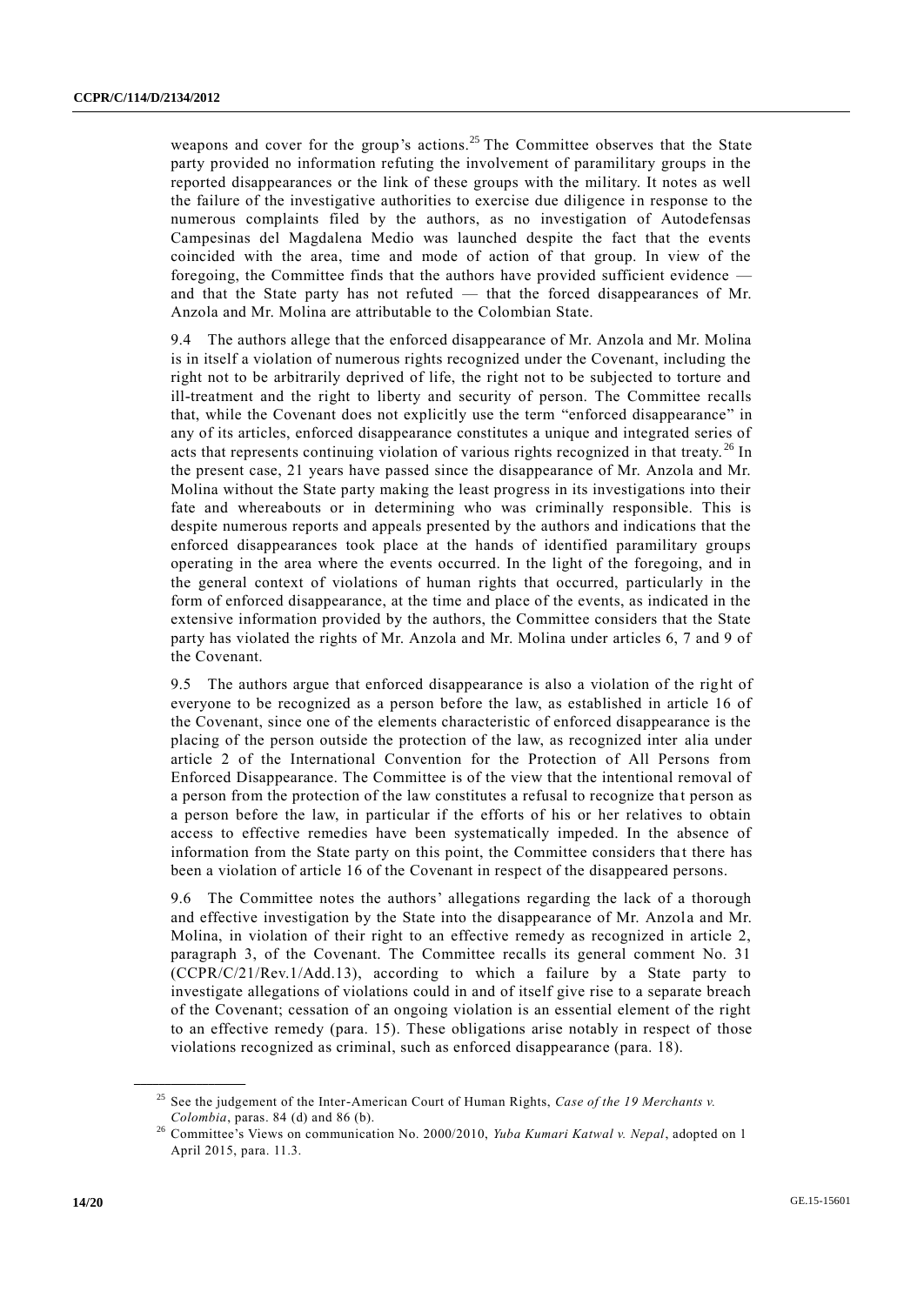9.7 The Committee observes that in the present case the authors attribute the lack of any effective and rigorous investigation specifically to the absolute lack of any investigation of paramilitary groups operating in the area with the acquiescence of the armed forces. The Attorney General's Office allegedly questioned only the authors and the notary in Puerto Triunfo, without at any time including or taking into considerati on the irregular armed groups present in the region, despite the fact that, according to extensive information provided by the authors, the events and the timing and mode of disappearance were consistent with the modus operandi of those groups. The Committee further observes that although the authors have submitted numerous reports and requests for information to the various police, criminal and administrative authorities with competence for the case since March 1995, they have so far received no official information about the fate or whereabouts of their disappeared family members. Moreover, the State party has not provided convincing arguments to justify its delay in completing the investigation and bringing those responsible to justice. In the light of the foregoing, the Committee considers that the State party has not provided an effective remedy to the authors in respect of the disappearance of their family members, as required under article 2, paragraph 3, of the Covenant. Consequently, the Committee concludes that the actions in question constitute a violation of article 2, paragraph 3, read in conjunction with articles 6, 7, 9 and 16.

9.8 The authors maintain that they themselves and their families have suffered deeply and experienced severe stress as a result of the disappearance of their loved ones and the uncertainty surrounding their fate and whereabouts, which would constitute prohibited treatment under article 7 of the Covenant. The Committee also observes that the State has reportedly not made the requisite effort to investigate the disappearance of Mr. Anzola and Mr. Molina, to prosecute those responsible and to provide redress to the authors and that the State party has not contested this assertion. Consequently, the Committee concludes that the events in question constitute a violation of article 7 of the Covenant and of article 2, paragraph 3, read in conjunction with article 7.

9.9 Having concluded that the above provisions have been violated, the Committee considers that it is not necessary to take a decision on the allegations relating to articles 10, 17 and 23, paragraph 1, of the Covenant.

10. The Committee, acting under article 5, paragraph 4, of the Optional Protocol to the International Covenant on Civil and Political Rights, is of the view that the facts before it reveal a violation of articles 6, 7, 9 and 16 and of article 2, paragraph 3, read in conjunction with articles 6, 7, 9 and 16, of the Covenant, in respect of Mr. Anzola and Mr. Molina, and of article 7 and of article 2, paragraph 3, read in conjunction with article 7, of the Covenant, in respect of the authors.

11. In accordance with article 2, paragraph 3 (a), of the Covenant, the State party is under an obligation to provide the authors with an effective remedy, including: (a) the performance of an independent, thorough and effective investigation of the disappearance of Mr. Anzola and Mr. Molina and prosecution and punishment of those responsible; (b) the release of Mr. Anzola and Mr. Molina should they still be alive; (c) if they are dead, the hand-over of their remains to their family; and (d) effective reparation, including adequate compensation, medical and psychological rehabilitation and appropriate measures of satisfaction for the authors for the violations suffered. The State party is also under an obligation to prevent similar violations from occurring in the future and to ensure that any forced disappearances give rise to a prompt, impartial and effective investigation.

12. Bearing in mind that, by becoming a party to the Optional Protocol, the State party has recognized the competence of the Committee to determine whether there has been a violation of the Covenant or not and that, pursuant to article 2 of the Covenant,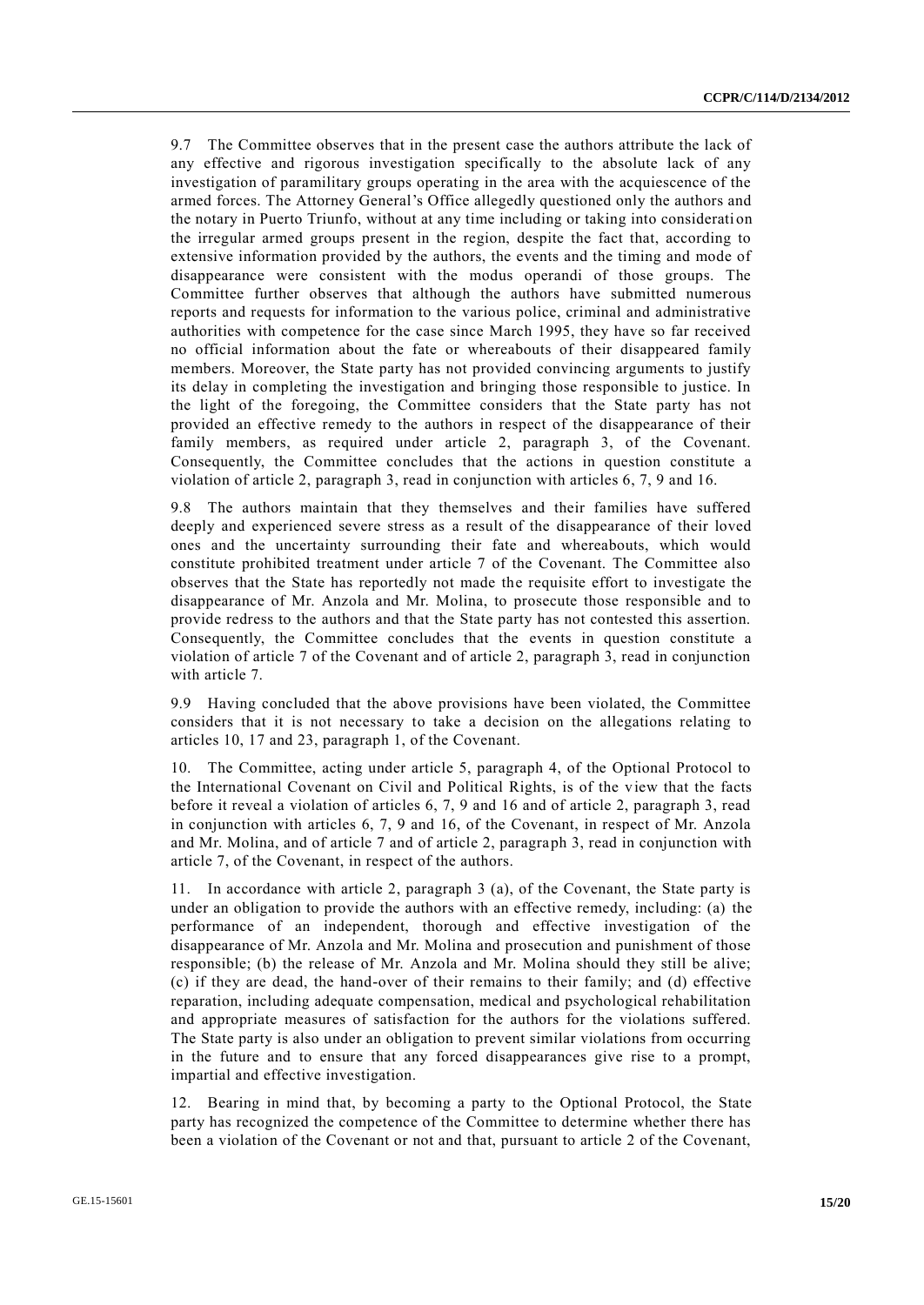the State party has undertaken to ensure to all individuals within its territory or subject to its jurisdiction the rights recognized in the Covenant and to provide an effective and enforceable remedy in case a violation has been established, the Committee wishes to receive from the State party, within 180 days, information about the measures taken to give effect to the Committee's Views. The State party is further requested to publish the Views and to have them translated into the official language of the State party and widely distributed.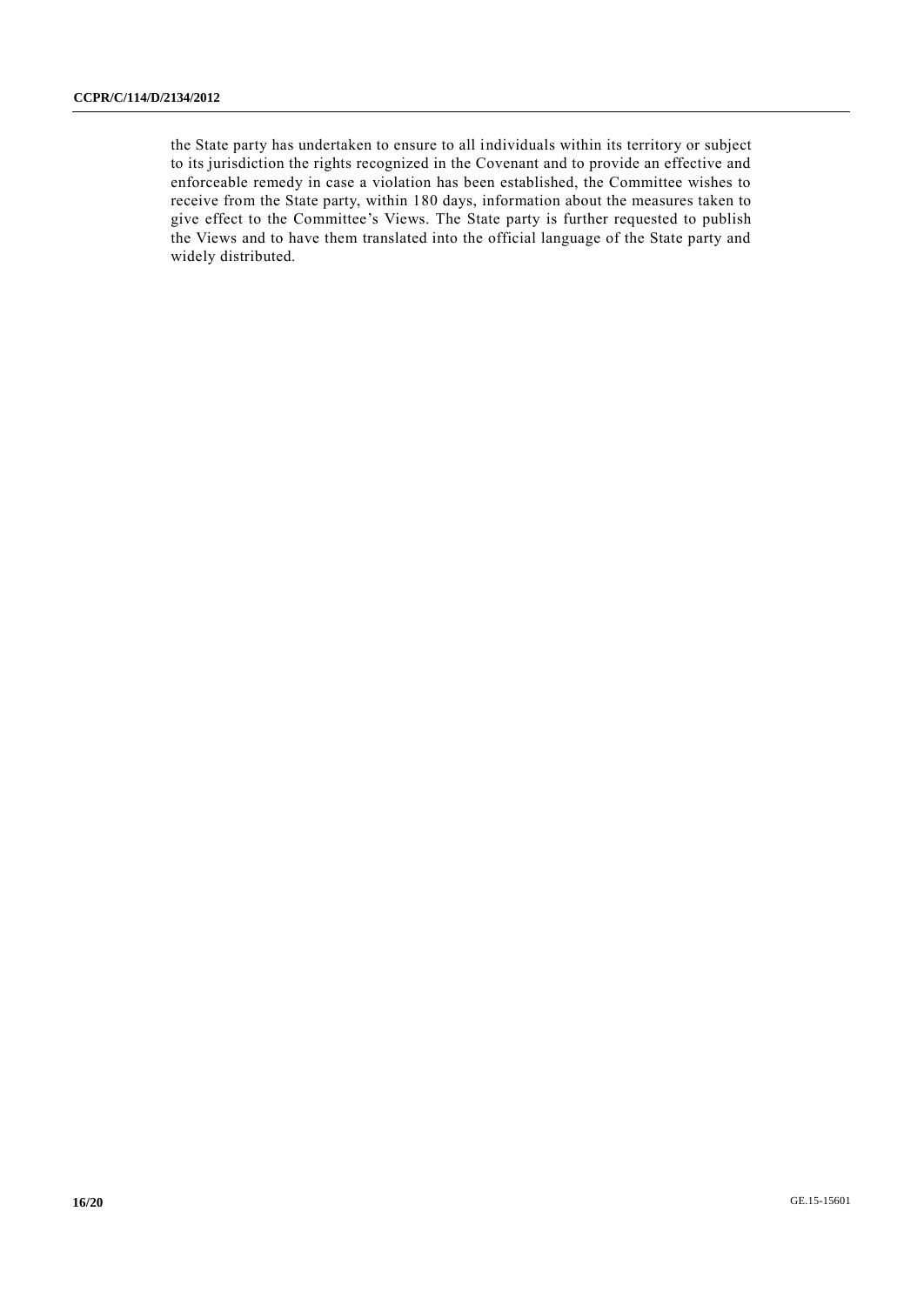# **Appendix I**

# **Individual opinion by Committee member Yuval Shany (partly concurring and partly dissenting)**

1. I agree with the rest of Committee that the authors have substantiated the claim that the State party failed to take the necessary measures to protect Mr. Anzola and Mr. Molina in the period of time that followed their disappearance, and that it has not adequately investigated their disappearance until this very day. Hence, the State party should indeed have been found in breach of its positive obligations under articles 6, 7 and 9 of the Covenant and in breach of its duty to provide an effective remedy under article 2 (para. 3) in conjunction with articles 6, 7 and 9. I do not believe, however, that the authors were able to establish that the State party intentionally removed Mr. Anzola and Mr. Molina from the protection of the law. As a result, I also do not consider that it was shown that article 16 was violated in the circumstances of the case.

2. According to the facts alleged by the authors, Mr. Anzola and Mr. Molina disappeared on 9 March 1995 in or around Puerto Triunfo. On 17 March 1995, their car was found abandoned in the district of Aquitania, San Francisco, in the department of Antioquia. According to an unnamed police officer "in that area, paramilitary groups were stopping people to check their identity and were disappearing persons from outside the region" (Views of the Committee, para. 2.4). There have also been some reports that some disappeared persons were working in a stone quarry controlled by paramilitaries near the town of Doradal, and a friend of Mr. Anzola 's uncle subsequently claimed that, on 16 June 1995, he had seen Mr. Anzola and Mr. Molina leaving a bank in Bucaramanga, in the department of Santander, in the company of armed men who put them in a car. The authors finally claimed that the "paramilitary groups, with the acquiescence of the 42nd Infantry Battalion of the Fourteenth Brigade, operated on the road from Medellín to Bogotá, along which the disappeared relatives were travelling" (Views of the Committee, para. 2.22).

3. Although the said information may certainly suggest that there is a real possibility that Mr. Anzola and Mr. Molina were forcibly disappeared by paramilitary groups operating with the support and complicity of the State party, nothing in the facts of the case rules out other explanations for the disappearance, as other militant and criminal groups have been operating in the same area, and it is possible that groups such as the fourth front of FARC-EP Magdalena Medio or one of the local drug cartels were responsible for the victims' disappearance. Significantly, there is no information suggesting that Mr. Anzola and Mr. Molina were persons of interest to the paramilitaries because of any political affiliation, and it looks as if they were forcibly disappeared by a paramilitary group or another group for economic or other reasons or fell victim to a random act of violence.

4. When allegations that Mr. Anzola and Mr. Molina were disappeared by Stateaffiliated paramilitaries had been made by the authors to numerous State authorities, the latter responded that "it cannot be established with sufficient certainty that the alleged enforced disappearance of Mr. Anzola and Mr. Molina was a criminal act perpetrated by illegal armed groups that may have been in the area at the time or that the disappearances were directly linked to the modus operandi of these groups or the operation of a stone quarry controlled by paramilitaries that was allegedly found near the town of Doradal" (Views of the Committee, para. 4.3). Although this assertion is in itself indicative of an inadequate investigation into the disappearances and cannot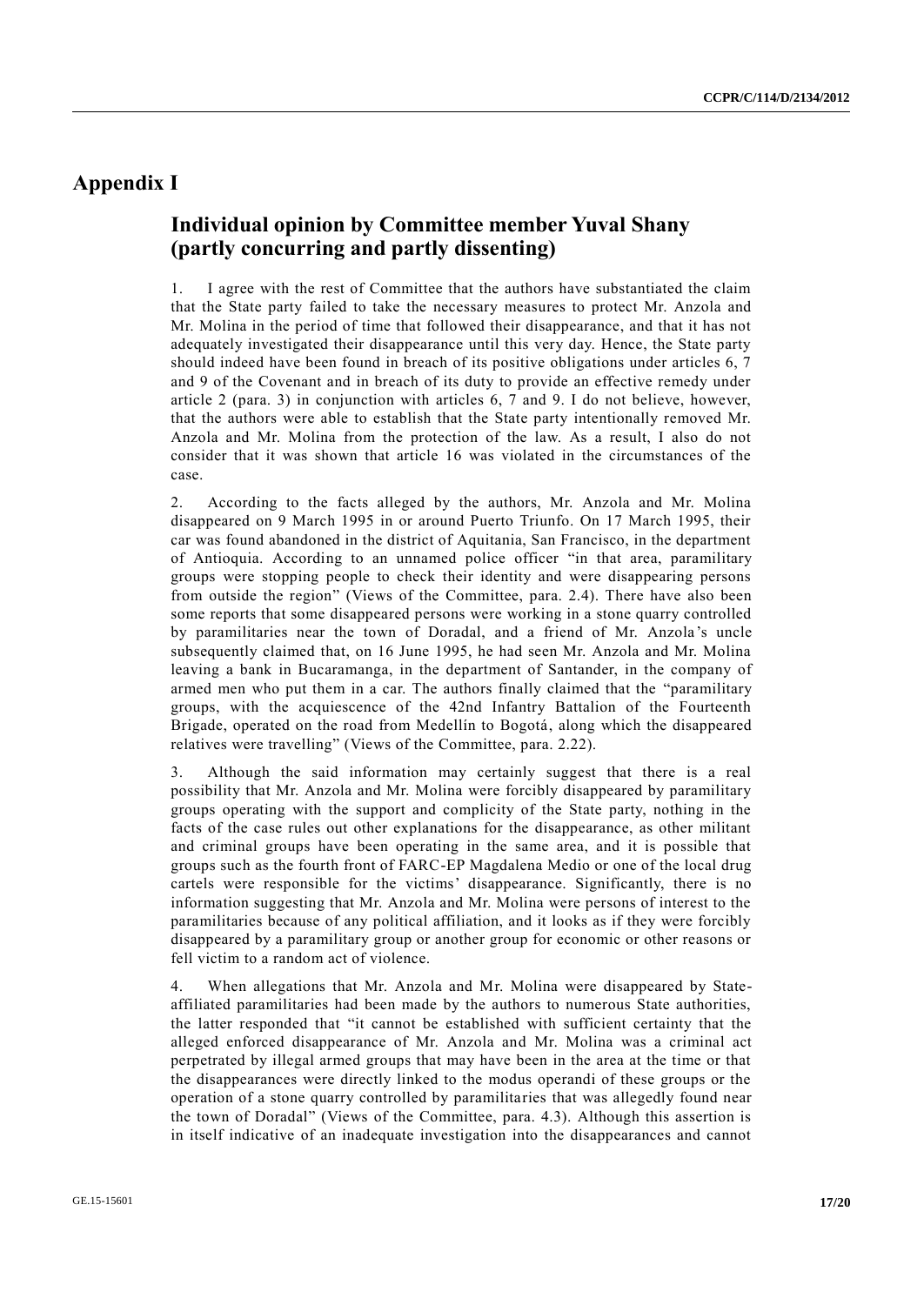serve as an excuse for the State's failure to protect the victims, it is not inconsistent with the possibility that State authorities or State-controlled groups were not directly implicated in the tragic fate of Mr. Anzola and Mr. Molina.

5. It should be emphasized that the facts of the present case differ significantly from those of other enforced disappearance cases, in which the Committee directly attributed the disappearance to the relevant State authorities and was thus able to find an intentional removal from the protection of the law, i.e., an article 16 violation. In these previous cases, there existed specific evidence which directly tied the disappearances to the State party or one of its organs, such as arrest of the victim by State officials or evidence of the victim being in the custody of the State.<sup>a</sup> In the absence of such evidence, the Committee found only a violation of the State party's positive obligations to protect the victims and to investigate the crime.  $\overline{b}$  A similar evidentiary standard — a requirement for specific evidence connecting the disappearance to the State party for a direct violation finding, and for circumstantial evidence in order to make an indirect or procedural violation finding — has also been applied in enforced disappearance cases adjudicated by other international courts.<sup>c</sup> Regrettably, the findings of the Committee in the present case on the issue of intentional removal from the protection of the law are based on a combination of conjectures, which fall short, I believe, of the level of substantiation required in order to establish a direct involvement by the State party in the victims' disappearance, which would amount to an intentional removal from the protection of the law. Hence, I cannot join the Committee in finding a violation of article 16 of the Covenant

a See, inter alia, communication No. 1780/2008, *Aouabdia v. Algeria*, Views adopted on 22 March 2011, para. 7.

b See, for example, communication No. 1447/2006, *Amirov v. Russian Federation*, Views adopted on 2 April 2009, para. 11.5.

c See, for example, *Velasquez Rodriguez v. Honduras*, judgement of 29 July 1988, Inter-American Court of Human Rights (Ser. C) No. 4 (1988), paras. 115 and 147; and *Varnava and Others v. Turkey*, judgement of the European Court of Human Rights of 18 September 2009, para. 186.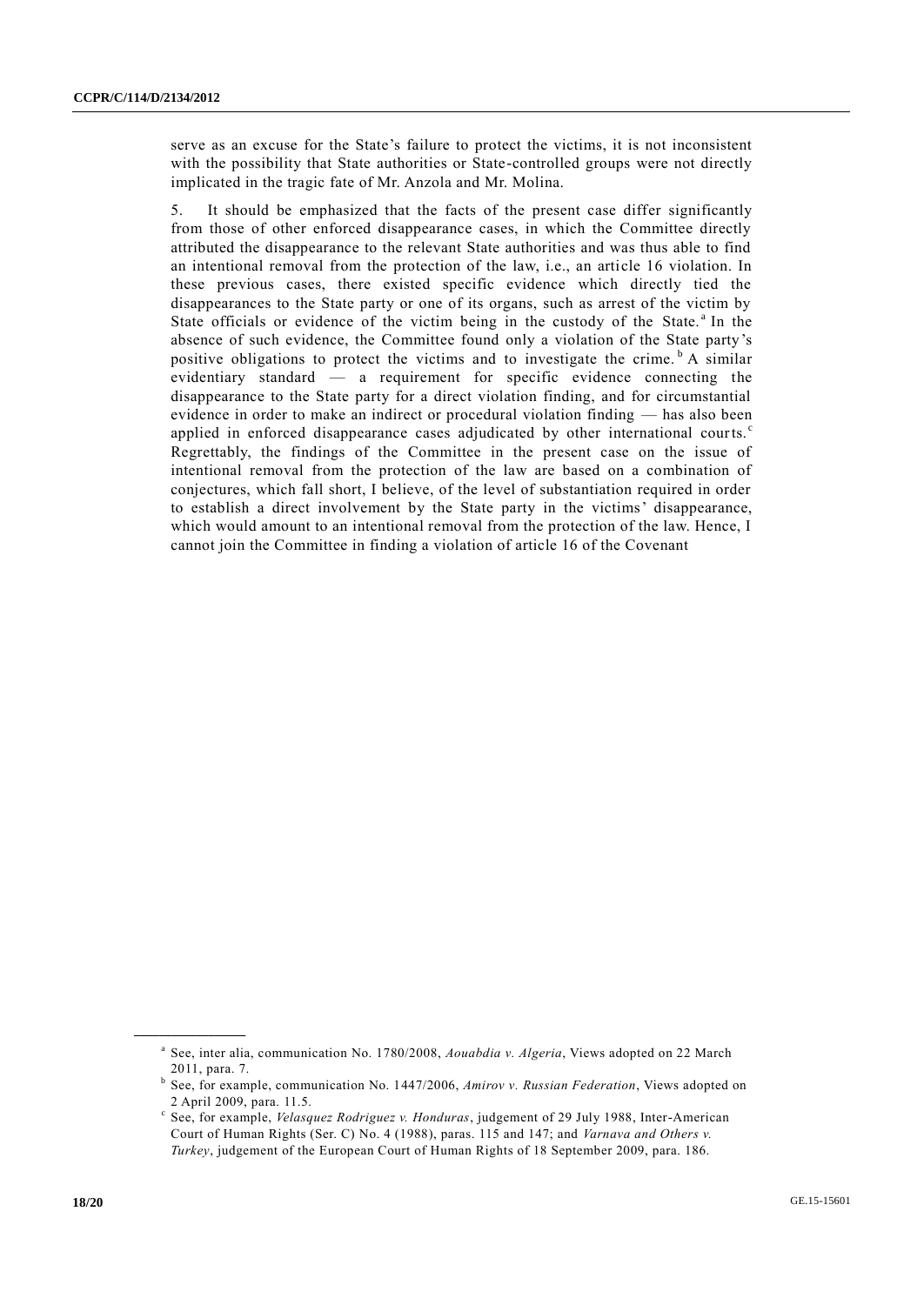## **Appendix II**

## **Individual opinion by Committee members Víctor Rodríguez-Rescia and Fabián Omar Salvioli (concurring)**

1. The present opinion concurs in all respects with the Committee 's decision concerning the enforced disappearance of Mr. Anzola and Mr. Molina, namely that the State party has violated their rights under articles 6, 7, 9 and 16 of the Covenant and that it has not provided effective remedy to the authors for the disappearance of th eir family members or made the requisite effort to investigate and prosecute the perpetrators and offer appropriate reparation to the authors. The foregoing constitutes a violation of article 2, paragraph 3, read in conjunction with articles 6, 7, 9 and 16 , as well as a violation of article 7 and of article 2, paragraph 3, read in conjunction with article 7, of the Covenant with regard to the family members.

2. The foregoing notwithstanding, the Committee should have elaborated more on its arguments with regard to State responsibility for acts committed by third parties given the central role played by non-State agents in the specific circumstances of the instant case.

3. Bearing in mind the Committee's finding in paragraph 9.3 of the Views, the following facts have been shown:

(a) That Mr. Anzola and Mr. Molina disappeared on 9 March 1995 in an area that at the time was under the control of paramilitary groups, specifically a road under the control of the group Autodefensas Campesinas del Magdalena Medio;

(b) That, according to the extensive information provided by the authors and available as well from bodies of the United Nations human rights system, the State party encouraged the establishment of "self-defence" groups — according them legal recognition — to assist law enforcement bodies in fighting insurgents and provided them subsequently with training, weapons, logistical support and, in some instances, active involvement by the military in their operations;

(c) That enforced disappearance was a practice used regularly as from 1988 by paramilitary groups with the acquiescence of the Colombian military;

(d) That Autodefensas Campesinas del Magdalena Medio controlled areas in the Middle Magdalena region, including the road connecting Medellín and Bogotá where Mr. Anzola and Mr. Molina were disappeared, and that said group operated with the acquiescence of the Colombian army, which is reported to have provided training, weapons and cover for the group's actions.

4. In the light of these facts, there can be no denying that these irregular armed groups were acting as de facto agents of the State at the time the events occurred. This is the conclusion that emerges from the ample information provided in paragraph 9.3.

5. The international responsibility that States parties bear under the Covenant becomes effective as from the moment it is shown that there has been a specific violation of the general obligations to respect and ensure the rights set forth in article 2, paragraph 1, of the Covenant. These general obligations, which are erga omnes by their nature, give rise to a specific duty to prevent individuals from engaging in acts that could create an international responsibility for the State from a human rights standpoint owing to an act or omission by a public authority. In the instant case, both the acts and the omissions of the State, in a setting marked by structural violence,